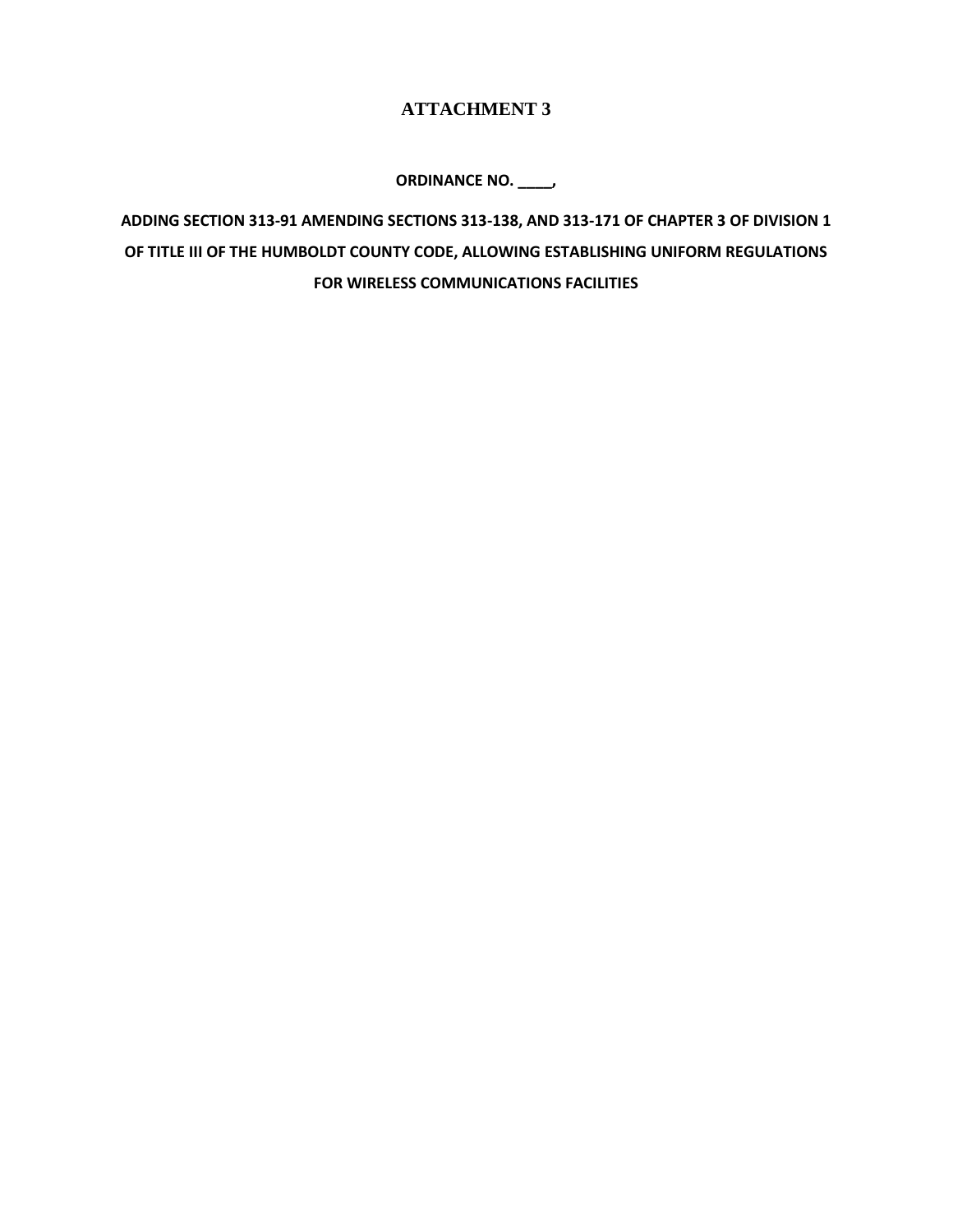# **ORDINANACE REGULATING THE DEVELOPMENT OF WIRELESS TELECOMMUNICATIONS FACIILITIES BY AMENDING TITLE III, DIVISION 1, CHAPTER 3**

The Board of Supervisors of the County of Humboldt ordains as follows:

### SECTION 1. PURPOSE OF ADDITION TO THE ZONING REGULATION

Title III, Division 1, Chapter 3, Coastal Zoning Regulations Inside the Coastal Zone, is hereby amended to include a uniform and comprehensive set of standards for the development of Wireless Telecommunications Facilities. This ordinance adds section 313-91, amends sections 313-138, and 313- 171 in Chapter 3 of Division 1 of Title III of the County Code.

## SECTION 2. WIRELESS TELECOMMUNICATIONS FACILITIES ORDINANCE

Section 313-91.2 establishing uniform and comprehensive standards for the development of wireless telecommunications facilities in Title III, Division 1, Chapter 3 of the Humboldt County Code is hereby amended and added to as follows (amendments to the previous draft which was included in the Planning Commission packet from the meeting of February 17, 2022, are highlighted and shown in underline text, strikethrough):

## **314-91.2** WIRELESS TELECOMMUNICATIONS FACILITIES

**91.2.1** PURPOSE. The purpose and intent of this Section is to provide a reasonable, uniform and comprehensive set of standards and procedures for the deployment, construction, installation, colocation, modification, operation and removal of wireless telecommunications facilities within the unincorporated areas of Humboldt County, consistent with and to the extent permitted under federal and California state law. These regulations are intended to protect and promote the public health, safety and welfare of the residents of the unincorporated areas of Humboldt County, to protect aesthetic values, to achieve reliable communications, including high speed broadband, to every resident, business and institution, to encourage siting in preferred locations to help minimize visual blight and preserve the County's rural character, including the protection of scenic, natural and cultural resources, and to minimize the intrusion of these uses into residential areas.

**91.2.2** APPLICABILITY. Except as expressly provided otherwise in this Section, these provisions shall be applicable to all telecommunications facilities within the county's jurisdiction.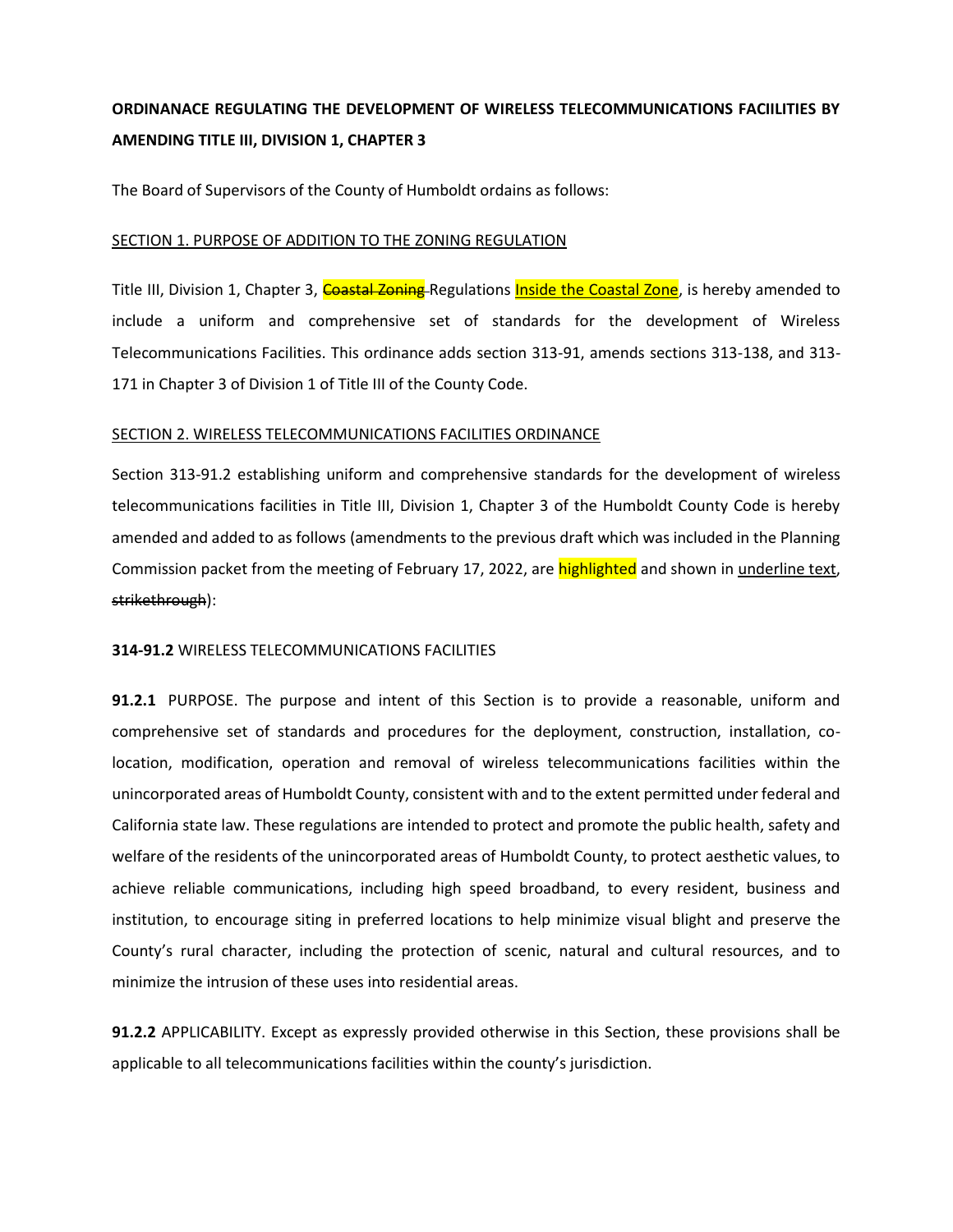#### **91.2.3** DEFINITIONS.

1) **Antenna:** Communications equipment that transmits and/or captures radio electromagnetic waves. The same as defined by the FCC in 47 C.F.R. § 1.6002(b), as may be amended or superseded, which defines the term as an apparatus designed for the purpose of emitting radiofrequency (RF) radiation, to be operated or operating from a fixed location pursuant to Commission authorization, for the provision of personal wireless service and any commingled information services. For purposes of this definition, the term antenna does not include an unintentional radiator, mobile station, or device authorized under part 15 of Title 47.

2) **Base Station:** A structure or equipment at a fixed location that enables Federal Communications Commission-licensed or authorized wireless communications between user equipment and a communications network.

3) **Camouflage:** See Concealment Element.

4) **Camouflaged Facilities:** See Stealth Facilities.

5) **Co-location:** The same as defined in the Nationwide Programmatic Agreement, as may be amended or superseded, which defines the term as Mounting or installation of installing an antenna on an existing tower, building or structure for the purpose of transmitting and/or receiving radio frequency signals for communications purposes, whether or not there is an existing antenna on the structure.

6) **Concealment Element:** The design features of a facility which hide that it is a wireless tower or base station. Concealment elements include but are not limited to (1) Faux tree design; (2) faux water tank design; (3) faux flagpole design; (4) facilities under cupolas; and (5) architectural addition consistent in style to existing structure, including existing wireless facilities.

7) **Decorative pole:** Any pole that includes decorative or ornamental features, design elements and/or materials intended to enhance the appearance of the pole or the public right-of-way in which the pole is located.

8) **Eligible Facilities Request:** Any request for modification of an existing tower or base station that does not substantially change the physical dimensions of such tower or base station, involving:

1. co-location of new transmission equipment;

2. **Proposely of transmission equipment; or**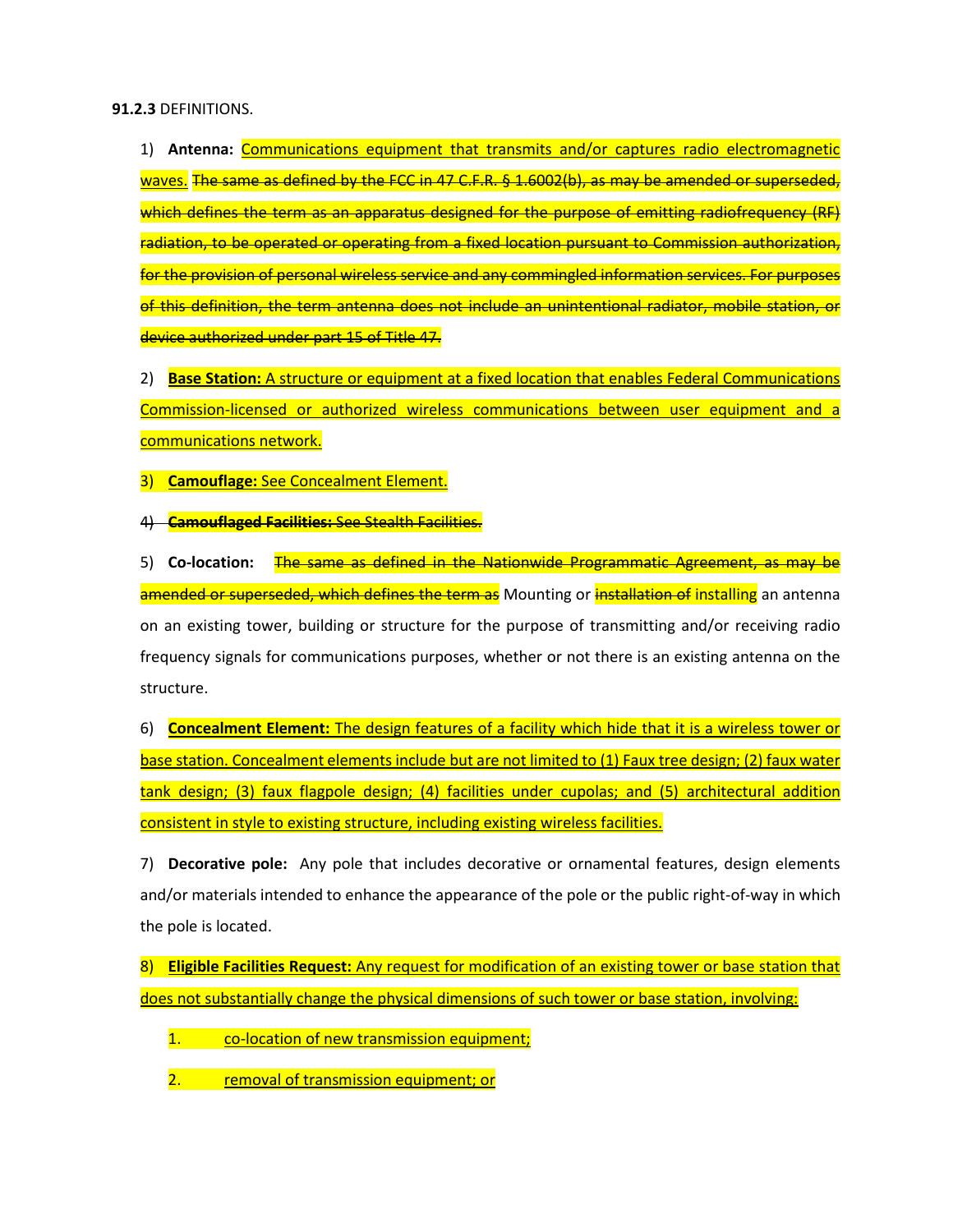3. **replacement of transmission equipment.** 

9) **Equipment Building:** A building used to house equipment used by wireless telecommunication providers at a facility. Equipment buildings shall include, but not be limited to, cabinets and shelters. **See Base Station.** 

10) **Facility:** See Wireless Telecommunications Facility.

11) **Faux Trees:** Camouflaged monopoles made to resemble different types of trees.

12) **FCC Shot Clock:** the presumptively reasonable time frame within which the county must act on a wireless application, as defined by the Federal Communications Commission (FCC) and as may be amended from time to time.

13) **Guyed Tower:** A wireless communication mast or tower that is supported, in whole or in part, by guy wires and ground anchors.

14) **High Visibility Facilities**: Facilities that are not effectively integrated into the natural and/or built environment and would stand out to the average, untrained observer. High Visibility Facilities include, but are not limited to: (1) Lattice Tower and Guyed Towers; (2) Faux trees and monopoles that exceed the maximum height of the underlying zoning; (3) Non-stealth design facilities; (4) any facility that does not qualify as an invisible or low-visibility facility.

15) **Invisible Facilities**: Wireless telecommunication facilities including, but not limited to towers, poles, antennas, equipment buildings and any other ancillary equipment, that cannot be seen from any street nor from any adjacent properties, and that do not result in any apparent architectural changes or additions to a structure or facility. The addition of landscaping, walls, fences or grading as screening techniques does not meet the definition of invisible.

16) **Lattice Tower**: A guyed or self-supporting three or four sided, open, steel frame support structure used to support wireless communications equipment.

17) **Low Visibility Facility:** Facilities that are well-integrated into the natural and/or built environment. Low visibility facilities include but are not limited to: (1) Monopoles and faux-trees that are within 10% of the height of surrounding structures or trees and which do not exceed the maximum building height for the underlying zone; (2) facilities attached to existing structures which do not increase the height by more than 10% and which do not exceed the maximum building height in the underlying zone; and (3) facilities that are screened or painted to match the appearance of the surrounding area.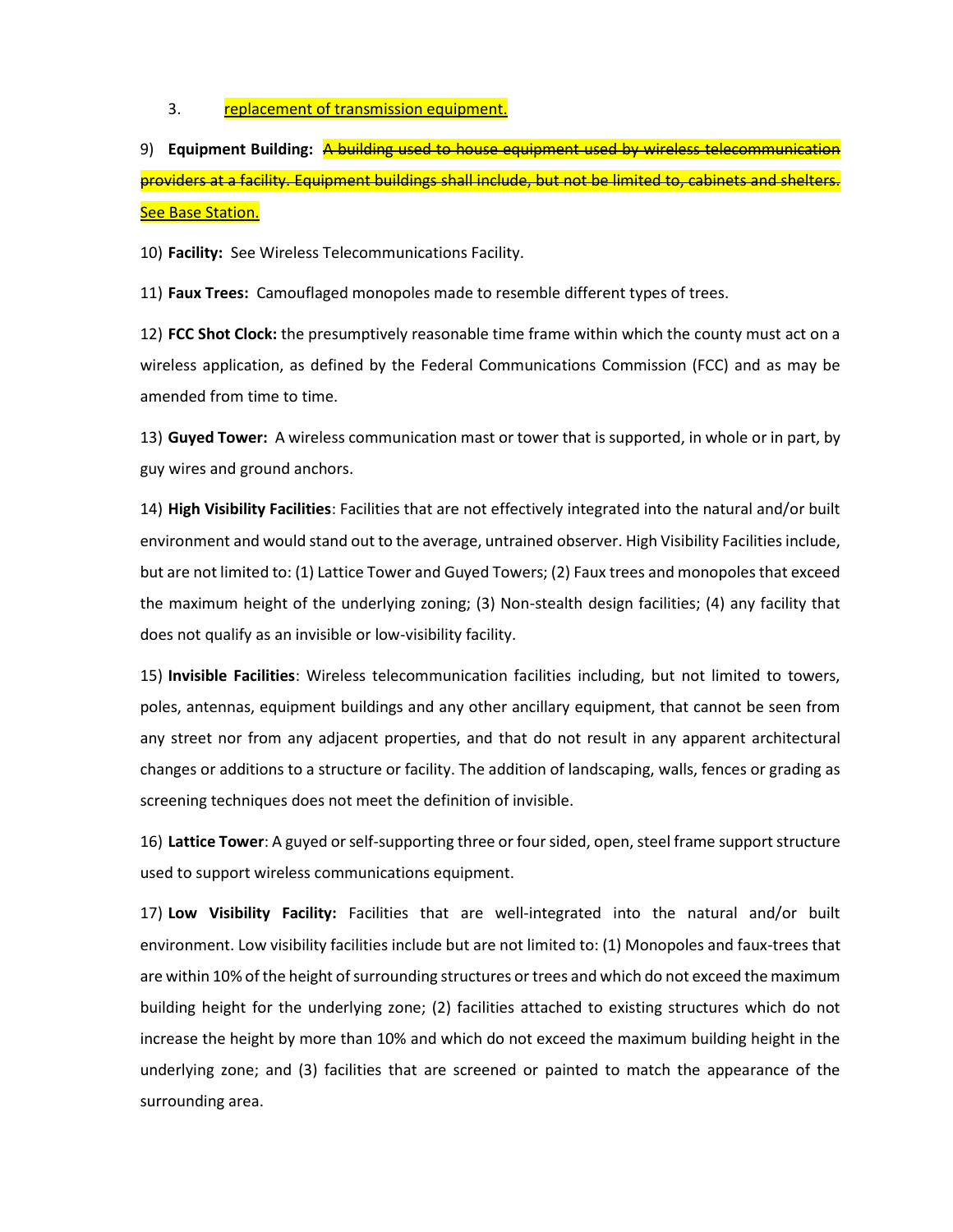18) **Monopole**: A wireless telecommunications facility consisting of a single pole constructed without guy wires and ground anchors.

19) **Public Safety Communications Facilities**: Wireless telecommunications facilities operated and maintained by public agencies that support Public Safety Communications Systems, which provide wireless communications to law enforcement, fire services, emergency medical services, and other public safety/service agencies. These facilities are considered Essential Services pursuant to Section 1335.

20) **Roof Mounted Antenna**: Any antenna with its support structure placed directly on the roof of any building.

21) **Service Area**: The area served by a single wireless telecommunications facility.

22) **Service Network:** The wireless communication transmission system operated by a service provider in a community or jurisdiction.

23) **Small Cell Wireless Facility (SCWF):** The same as defined in 47 C.F.R. §1.6002(I) the FCC Declaratory Ruling and Third Report and Order, September 27, 2018, as may be amended or superseded, which defines the term as follows:

- 1. The facilities
	- a. Are mounted on structures 50 feet or less in height including their antennas as defined in **section 47 C.F.R. §**1.1320(d), or
	- b. Are mounted on structures no more than 10 percent taller than other adjacent structures, or
	- c. Do not extend existing structures on which they are located to a height of more than 50 feet or by more than 10 percent, whichever is greater;
- 2. Each antenna associated with the deployment, excluding associated antenna equipment (as defined in the definition of antenna in section 1.1320(d), is no more than three cubic feet in volume;
- 3. All other wireless equipment associated with the structure, including the wireless equipment associated with the antenna and any pre-existing associated equipment on the structure, is no more than 28 cubic feet in volume;
- 4. The facilities do not require antenna structure registration under 47 C.F.R., Chapter 1 part 17 of this chapter;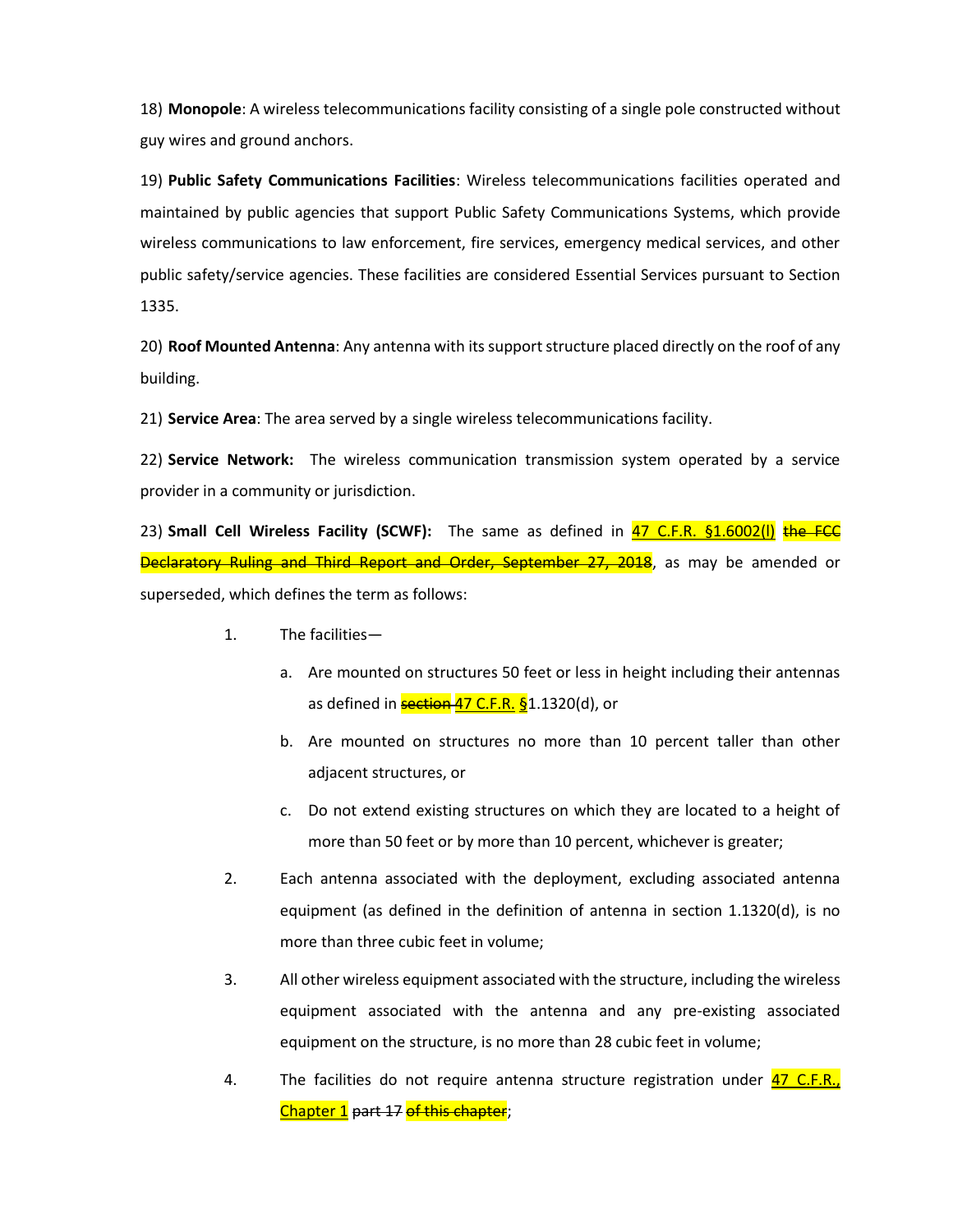- 5. The facilities are not located on Tribal lands, as defined under 36 CFR 800.16(x); and
- 6. The facilities do not result in human exposure to radiofrequency radiation in excess of the applicable safety standards specified in 47 C.F.R. § 1.1307(b).

24) **Stealth Design:** Designs for wireless telecommunication facilities that are not easily recognizable as such. Facilities designed to look like some feature other than a wireless tower or base station. Stealth design incorporates concealment elements. includes but is not limited to: (1) Faux trees; (2) faux water tanks; (3) faux flagpoles; (4) facilities under cupolas; and (5) architectural addition consistent in style to existing structure, including existing wireless facilities. Stealth design facilities may be considered low visibility or high visibility depending on the height and effectiveness of the integration.

25) **Telecommunications**: The transmission, between or among points specified by the user, of information of the user's choosing, without change in the form or content of the information as sent and received.

26) **Telecommunications Tower**: Any mast, pole, monopole, guyed tower, lattice tower, free standing tower or other structure designed and primarily used to support Antennas.

27) **Tower:** See Telecommunications Tower

28) **Utility Pole:** Any above-ground pole used to support electrical, telephone, cable, and internet wires.

29) **Wireless Telecommunications Facility**: Any facility that provides **personal** wireless telecommunications services. This includes but is not limited to antennas and other types of equipment for the transmission or receipt of such signals, telecommunications towers or similar structures supporting said equipment, base stations, equipment buildings, parking area and other accessory development. Also known as a wireless communications facility. This definition does not apply to Amateur Radio Stations as defined by the FCC, in 47 C.F.R., Part 97 of the Commission's Rules nor to TV and radio transmission facilities, nor to Public Safety Communications Facilities.

**91.2.4** WIRELESS TELECOMMUNICATIONS FACILITY APPLICATION PROCESS. Applications shall be processed based upon the following a three-tier permitting system. Applications for facilities within the right-of-way shall also require an encroachment permit from the Department of Public Works.

**91.2.4.1** Tier 1 – No Public Hearing Required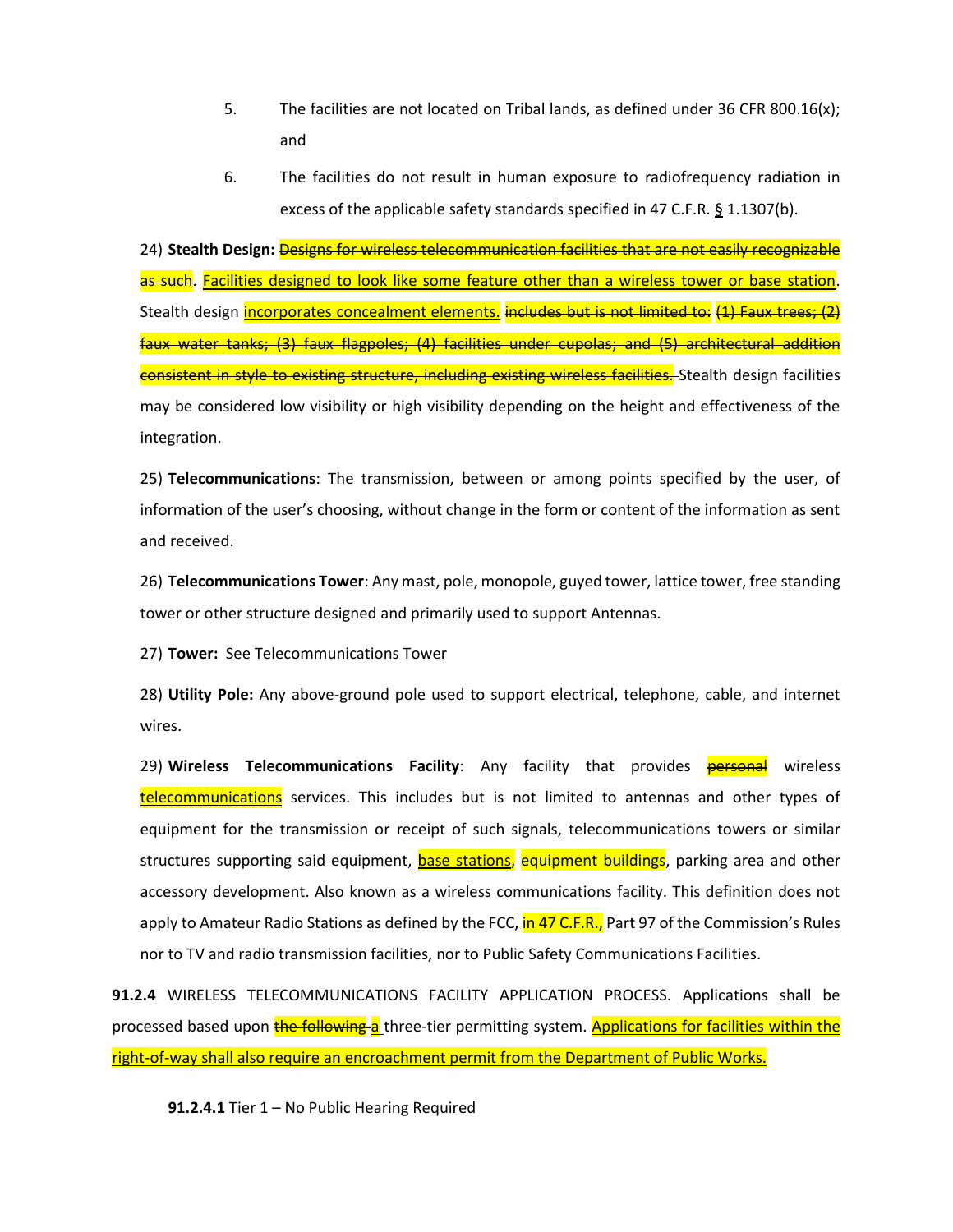**91.2.4.1.1** Zoning Clearance Certificate Required. These facilities shall be allowed as principally permitted uses without the need for a public hearing. A facility meeting the following criteria shall be subject to a Zoning Clearance Certificate:

- 1. Co-location of SCWF and Non-SCWF in all zones, except when the following conditions exist. Eligible Facilities Requests (co-location, removal or replacement of transmission equipment). All Eligible Facilities Requests shall be subject to the requirements of a Zoning Clearance Certificate. The following list must not be true of an Eligible Facilities Request. If any of the following is true of a proposed co-located facility, the application does not qualify as an Eligible Facilities Request and shall require design review.
	- a. The proposed co-location facility would increase the height or width of the existing facility by more than 10%.
	- b. The proposed co-location facility would bring the total number of equipment cabinets on the site to more than four.
	- c. The proposed facility would result in excavation outside of the area approved for disturbance under the terms of the original permit or clearance.
	- d. The proposed facility would be co-located on a facility not subject to a discretionary permit pursuant to Government Code section 65850.6, as may be amended or superseded.
	- a. Height: It increases the height of the structure by:
		- i. For towers outside the right-of-way: More than the greater of (a) 10% or (b) the height of one additional antenna array, plus up to 20 feet of separation from the nearest existing array.
		- ii. For towers inside the right-of-way and base stations: More than the greater of 10% or 10 feet.
	- b. Width: It involves adding an appurtenance to the body of the tower:
		- i. For towers outside the right of way: That would protrude from the edge of the tower more than 20 feet, or more than the width of the tower structure at the level of the appurtenance, whichever is greater.
		- ii. For towers inside the right-of-way or base stations: That would protrude from the edge of the structure by more than six feet.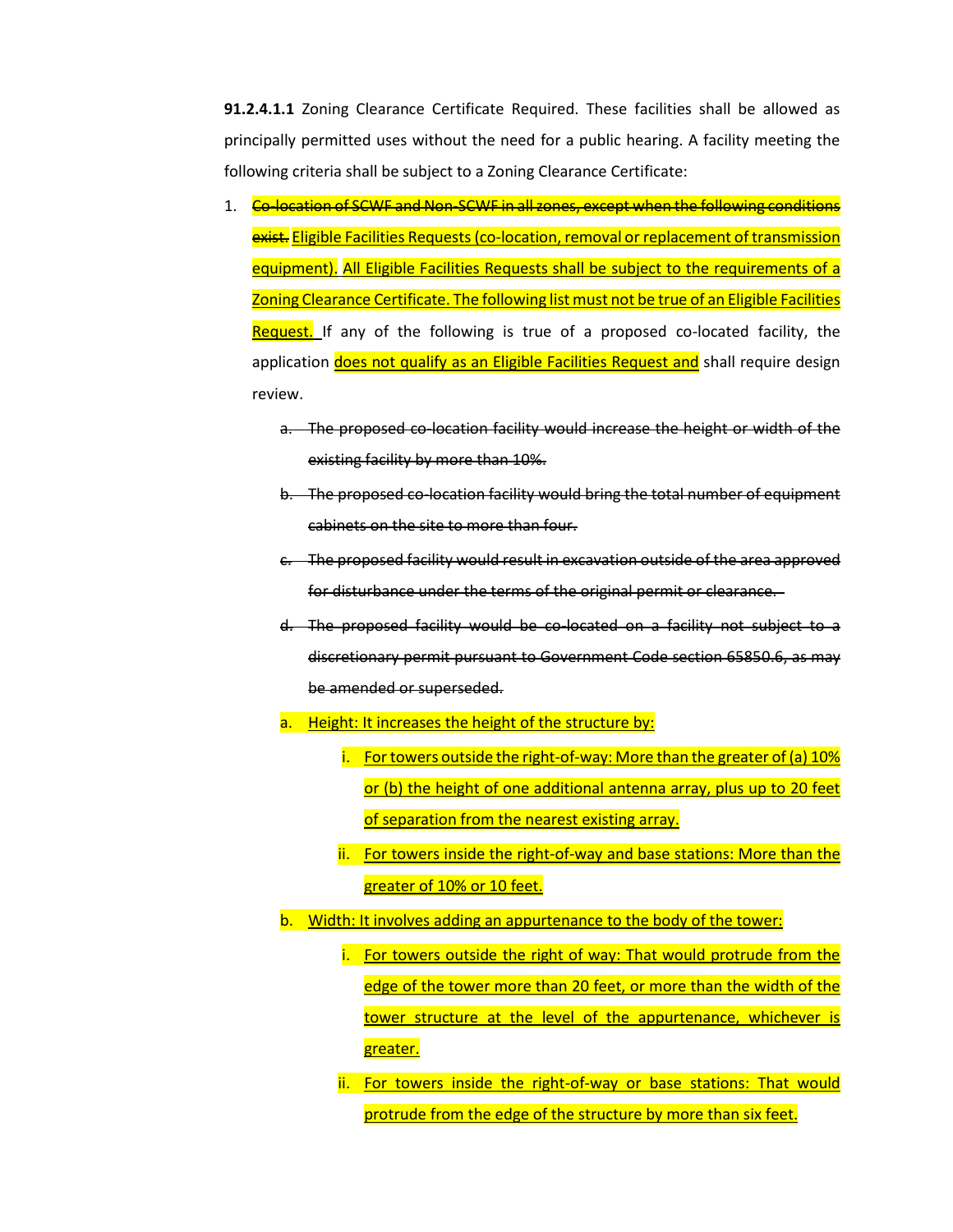- c. Cabinets: It involves installation of more than four cabinets as part of that modification.
	- i. For towers inside the right of way or base stations, it is also a substantial change if it involves installation of ground cabinets where there are none, or that are more than 10% larger in height or overall volume than any existing ground cabinets.
- d. Site: It involves excavation or deployment outside of the current site, except for towers outside of the right-of-way, it involves excavation or deployment outside of the current site by more than 30 feet in any direction, not including any access or utility easements.
- e. Concealment: It would defeat the concealment elements of the eligible support structure. This only applies to a structure that is designed and originally permitted to look like something other than a wireless facility.
- f. Siting Conditions: It does not comply with the conditions in the siting approval of the eligible support structure, unless this non-compliance meets the other thresholds under Section 6409.
- 2. New Non-SCWF in Industrial and Commercial Zoning Districts (Section 314-2 and 314- 3) except when the facility does not meet the height and setback requirements of the underlying zone and/or the facility is within view of a designated California State Scenic Highway.
- 3. New SCWF excepting those in:
	- a. Residential Zone Districts (Section 314-6); and
	- b. Resource Zone Districts (314-7).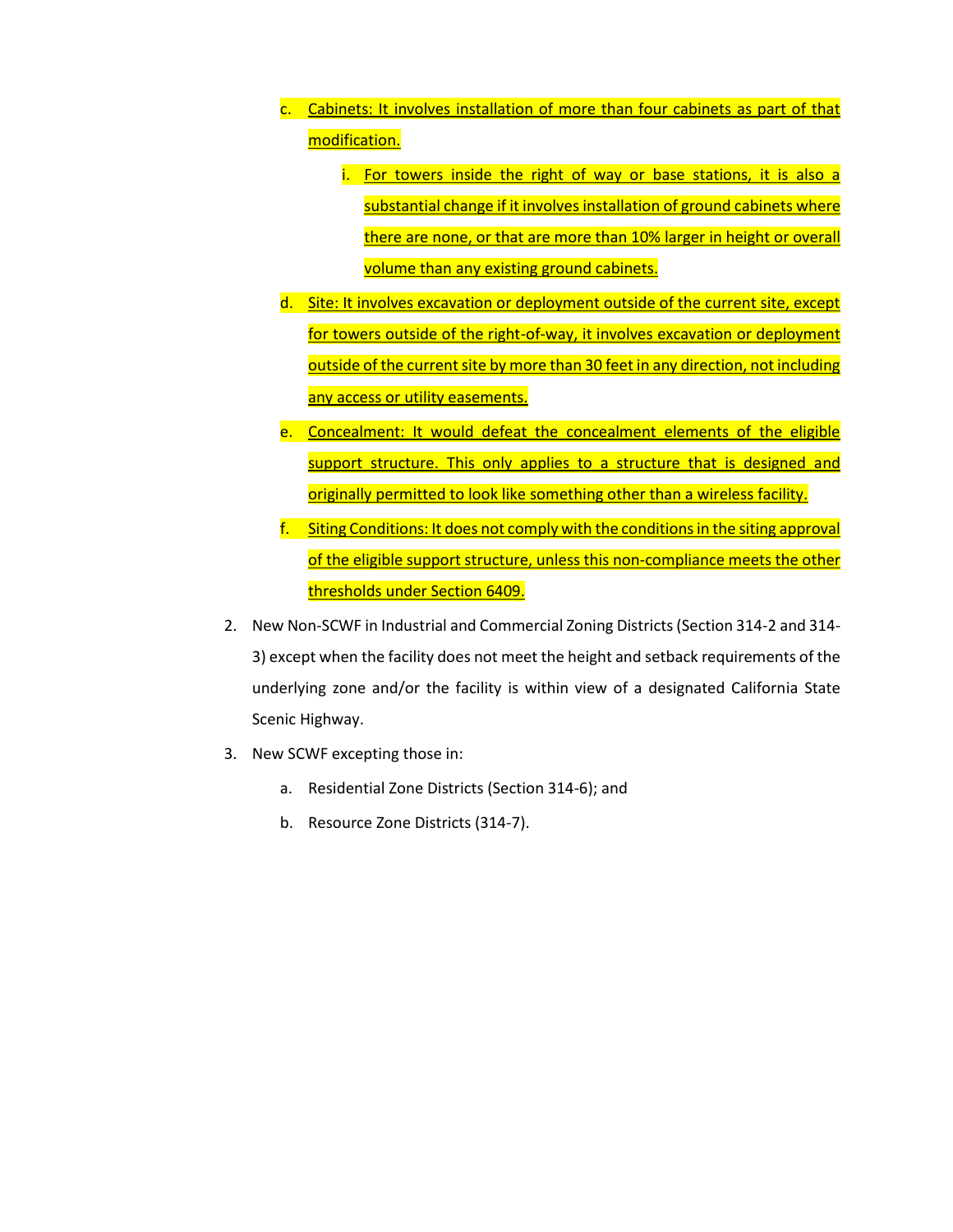**91.2.4.1.2** Design Review Required. These facilities shall be allowed only if certain design criteria are met. A facility meeting the following criteria shall be subject to Telecommunications Facilities Design Review.

- 1. New, invisible Non-SCWF, excepting in Residential Zone Districts (Section 314-6), Agriculture Exclusive Zone (314-7.1), Timberland Production Zone (314-7.4), and Timberland Exclusive (314-7.5).
- 2. New SCWF in Residential Zoning Districts.
- 3. Co-location of SCWF and Non-SCWF that do not qualify for a Zoning Clearance Certificate. Pursuant to Government Code section 65850.6, as may be amended or superseded, this applies when a facility that does not qualify as an Eligible Facilities Request would be co-located on a facility previously approved with only a ministerial permit.

**91.2.4.2** Tier 2 **–** Special Permit Required**.** Facilities meeting any of the following criteria shall require a Special Permit:

**91.2.4.2.1** All SCWF & Non-SCWF that do not meet the criteria of Tier 1 or Tier 3

**91.2.4.3** Tier 3 **–** Use Permit Required.Facilities meeting the following criteria shall require a Conditional Use Permit:

**91.2.4.3.1** New, non-SCWF in Residential Zone Districts (Section 314-6).

**91.2.4.3.2** All SCWF and non-SCWF in Agriculture Exclusive zone (314-7.1), Timberland Production Zone (314-7.4), and Timberland Exclusive zone (314-7.5), except those meeting the criteria for Tier 1.

**91.2.4.3.3** Any Other Zoning District

- 1. New non-SCWF that exceed the maximum height of the underlying zone, except when meeting a criterion for Tier 1.
- 2. New high visibility non-SCWF facilities, except when meeting a criterion of Tier 1.
- 3. New non-SCWF located on ridgetops or hilltops, in all zones.

**91.2.4.4** Encroachment Permit. In addition to meeting all requirements for the appropriate tier an Encroachment Permit issued pursuant to County Code Title IV, Div. 1, Chapter 1, § 411-1 et seq., is required for any facility proposed within a County maintained road right of way.

**91.2.4.5** Coastal Development Permit Required. In addition to meeting all requirements for the appropriate tier, all applications for facilities in the coastal zone shall require a Coastal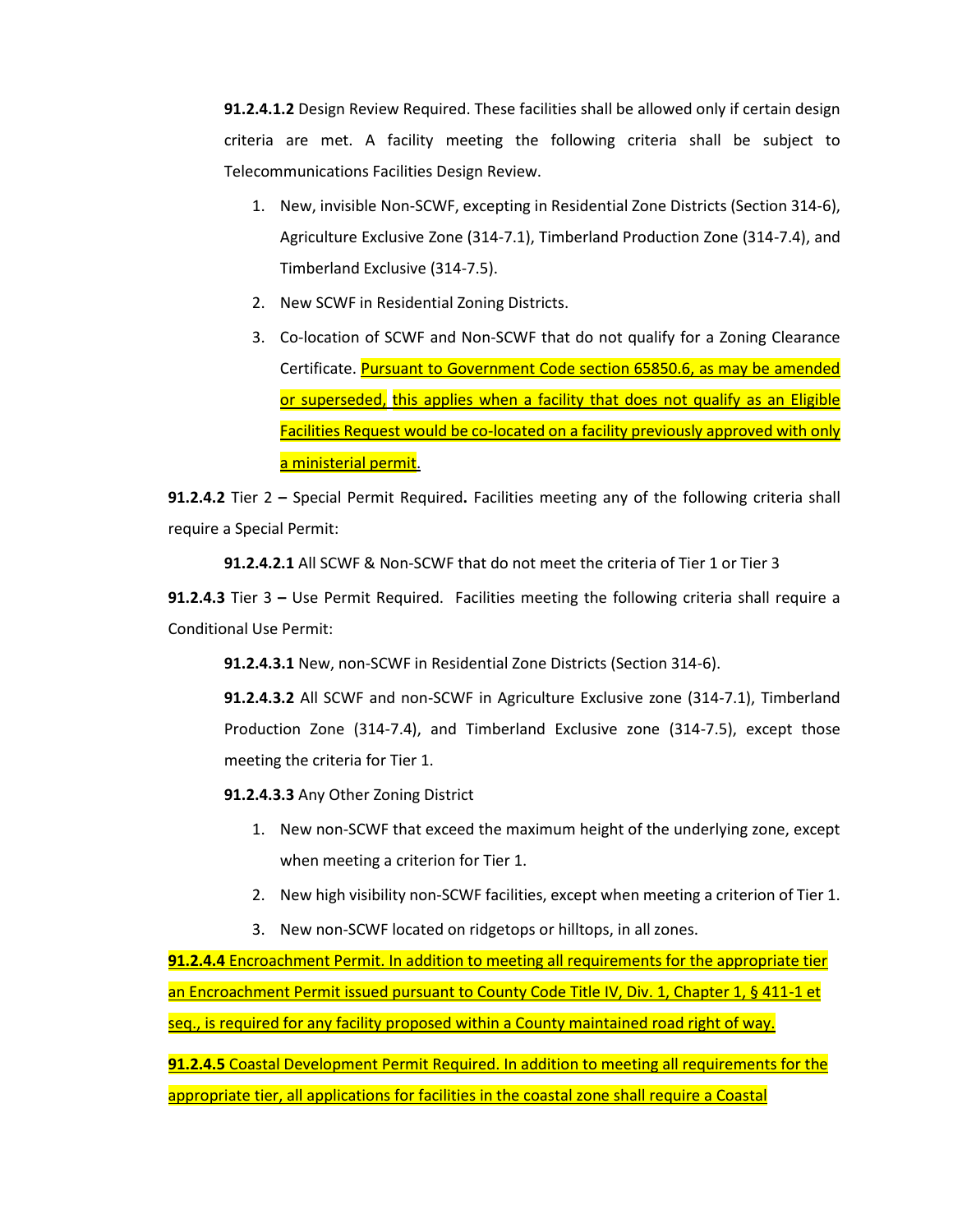Development Permit, unless it is found to be exempt pursuant to Chapter 1, Division 20 of Public Resources Code commencing at Section 30000.

### **91.2.5** GENERAL REGULATIONS

## **91.2.5.1** Setbacks.

- 1. No tower or equipment buildings shall be located in a front, rear or side yard setback in any zone and no portion of any antenna array shall extend beyond the property lines.
- 2. Telecommunications towers located adjacent to a residential use shall be set back from the nearest residential lot line by a distance at least equal to its total height or 50 feet, whichever is greater. The setback shall be measured from that part of the tower that is closest to the neighboring property (i.e., the setback for a faux tree would be measured from the end of the branch closest to the neighboring property).

**91.2.5.2** Right of way. Non-SCWF shall not be located within a County-maintained road right of way unless it can be factually established that the facilities would not incommode or inconvenience the public use thereof.

**91.2.5.3** Backup Power Sources**.** Permanent fossil-fuel based backup power sources shall not be permitted; provided, however, that connectors or receptacles may be installed for temporary backup power generators used in an emergency declared by federal, state or local officials.

**91.2.5.4** Noise. Routine noise from any equipment supporting the facility shall not exceed 50 dB or the ambient noise levels, whichever is lower. Backup generators shall be used on a temporary basis only. Noise levels from backup generators shall not exceed 60 dB. Noise-attenuating structures may be required.

91.2.5.5 **Base Station Size.** All equipment buildings may not exceed 10 feet in height measured from the base of the foundation unless a greater height is necessary to maximize architectural integration and shall be screened by landscaping.

**91.2.5.6** Underground Utility Districts. All facilities located on a utility pole shall be promptly removed at the operator's expense prior when a utility is scheduled to be undergrounded. All facilities proposed in underground districts shall be co-located. All wireless telecommunication infrastructure, including but not limited to SCWFs, proposed in an underground utility district shall comply with all of the requirements of that district in addition to the requirements of this chapter.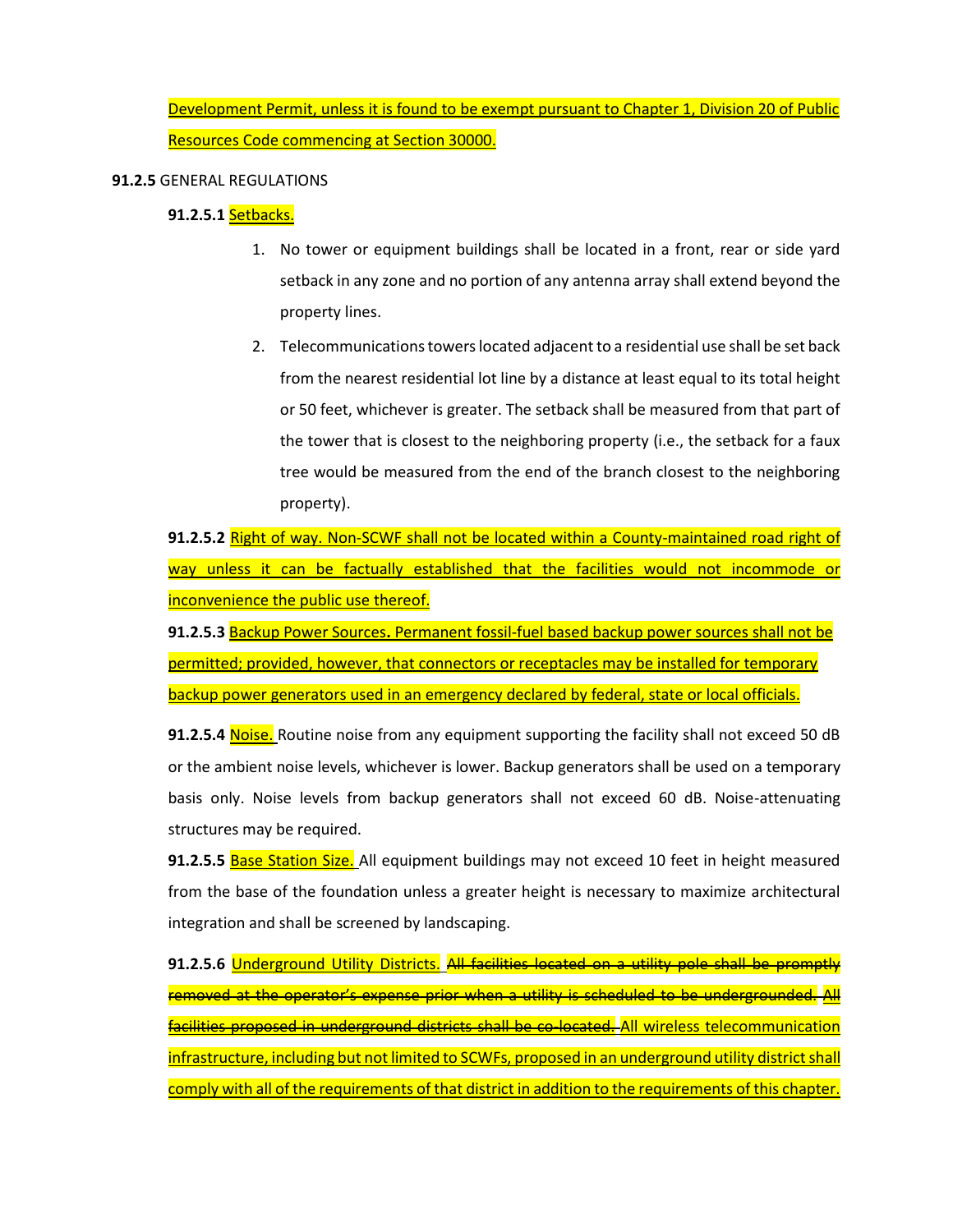**91.2.5.7 Security.** Equipment buildings and facilities shall be secured to prevent unauthorized access.

**91.2.5.8** Hazard to Flight. SCWF shall not be installed or operated in locations where the Federal Aviation Administration (FAA) has determined that the infrastructure poses a hazard to flight.

*ALTERNATIVE LANGUAGE: SCWF shall not be installed or operated within two miles of an airport runway.*

**91.2.5.89** Special provisions in Residential Zones (314-6)

- 1. Lattice towers and guyed towers are prohibited in Residential zones.
- 2. Noise from routine operations and from backup generators shall not exceed 50 dB or ambient, whichever is higher. This may require placement of equipment in a noiseattenuating structure.

**91.2.5.910** The Planning Commission may waive or modify standards and requirements based on specific findings that demonstrate necessity and no detriment to public health safety and welfare, or based on finding that strict compliance would effectively prohibit the applicant's ability to provide **personal** wireless **telecommunications** services. The applicant must clearly and factually demonstrate that:

**1.** The proposed facility qualifies as a "personal wireless service facility" as defined in 47 U.S.C. Section 332(c)(7)(C)(ii), as may be amended or superseded;

**2.** a reasonable and clearly defined **technical service** coverage or capacity objective would be achieved by the proposed wireless facility;

**3.** the proposed wireless facility cannot be deployed in compliance with the applicable provisions in this chapter;

**4.** all alternative locations and/or designs identified in the administrative record (whether suggested by the applicant or the County, public comments or any other source) are not technically feasible or potentially available to reasonably achieve the applicant's reasonable technical service objective;

**5.** the proposed location and design is the least non-compliant configuration that will reasonably achieve the technical service coverage or capacity objective, which includes without limitation a meaningful comparative analysis into multiple smaller or less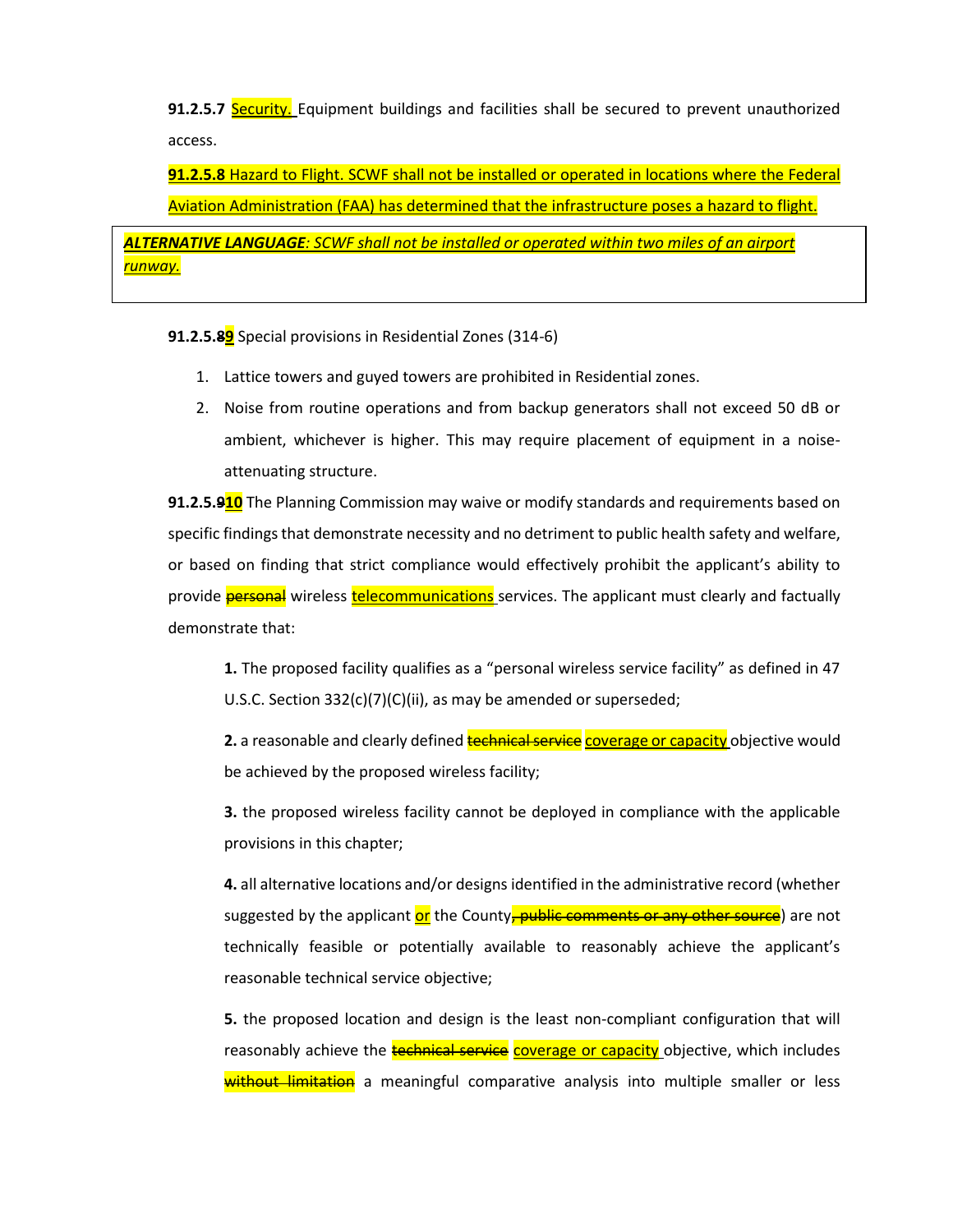intrusive wireless facilities dispersed throughout the intended service area, as appropriate.

**91.2.5.1011** Conditional Approvals; Denials without Prejudice. Subject to any applicable federal or California laws or regulations, nothing in this chapter is intended to limit the ability of the Planning Director, the Zoning Administrator, or the Planning Commission to conditionally approve or deny without prejudice any permit application as may be necessary or appropriate to ensure compliance with this section.

**91.2.5.11** Appeals. Any decision to approve, conditionally approve or deny a Design Review or Special Permit shall be appealable to the Planning Commission. Any decision by the Planning Commission to approve, conditionally approve or deny a project shall be appealable to the Board of Supervisors. Appeals shall be filed pursuant to section 312-13.1.

**91.2.6** DESIGN STANDARDS SCWF.

91.2.6.1 SCWF shall not be placed on decorative poles unless they are invisible.

**91.2.6.1** SCWF shall not increase the height or width of an existing structure by more than 10%.

**91.2.6.1** SCWF shall be invisible or low visibility stealth design.

91.2.6.2 SCWF facilities within a County maintained road right of way shall comply with the following:

#### **91.2.6.2.1** <NOT USED>

**91.2.6.2.2** Accessibility**.** SCWF shall not be constructed to create a barrier under federal and state Americans with Disabilities Act (ADA). In addition, an unobstructed five (5) foot wide path of travel shall be provided where SCWF are constructed that would otherwise reduce the existing width of the sidewalk.

**91.2.6.2.3** Prohibited Locations. SCWF shall not be mounted on any traffic control device and their appurtenances, including, but not limited to, signs, sign supports, traffic signals, and traffic signal appurtenances.

**91.2.6.2.4** Future roadway improvements. SCWF constructed on a road where there is no existing sidewalk, the SCWF and appurtenances shall be positioned to accommodate the future construction of sidewalks without the need to relocate facilities. Applicant shall at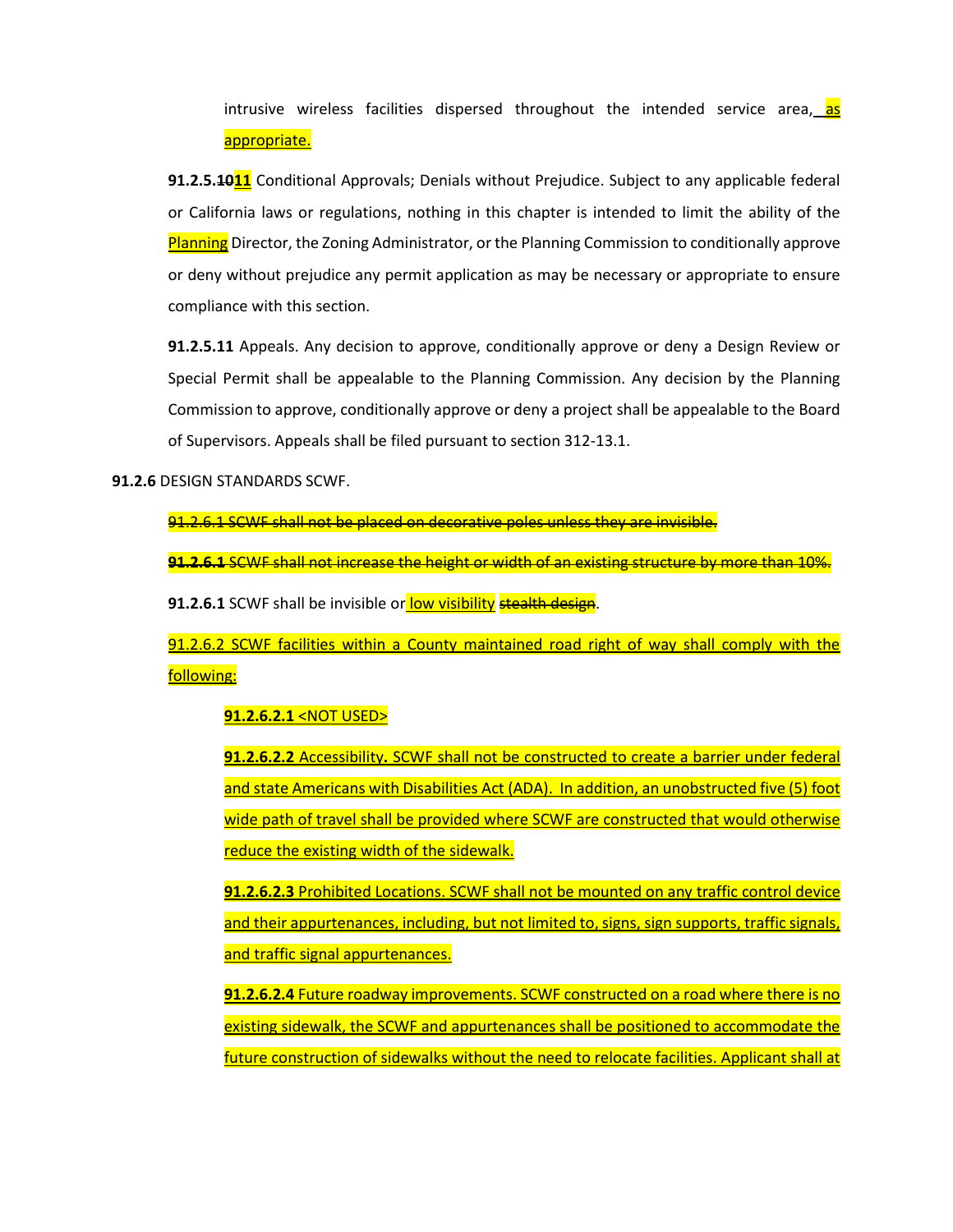no cost to the County relocate, remove, and/or adjust such facilities to accommodate County road improvement projects.

**91.2.6.2.5** Underground Districts. Where an Underground District has been established pursuant to County Code Section 361-3, no new poles may be constructed. Existing poles may be replaced to accommodate SCWF.

**91.2.6.2.6** Lights. SCWF shall not include any lights that would be visible from publicly accessible areas, except as may be required under Federal Aviation Administration (FAA), FCC, other applicable regulations for health and safety. All equipment with lights (such as indicator or status lights) must be installed in locations and within enclosures that mitigate illumination impacts visible from publicly accessible areas. The provisions in this subsection shall not be interpreted or applied to prohibit installations on streetlights or luminaires installed on new or replacement poles as may be required under this chapter.

**91.2.6.2.7** Landscape Features. SCWF shall not displace any existing landscape features unless: (A) such displaced landscaping is replaced with native and/or drought-resistant plants, trees or other landscape features approved by the Director of Public Works and (B) the applicant submits and adheres to a landscape maintenance plan. The landscape plan must include existing vegetation, and vegetation proposed to be removed or trimmed, and the landscape plan must identify proposed landscaping by species type, size and location.

**91.2.6.2.8** Site Security Measures. SCWF may incorporate reasonable and appropriate site security measures, such as locks and anti-climbing devices, to prevent unauthorized access, theft or vandalism. The Director of Public Works shall not approve any barbed wire, razor ribbon, electrified fences or any similarly dangerous security measures. All exterior surfaces on SCWF shall be constructed from or coated with graffiti-resistant materials.

**91.2.6.2.9** Signage; Advertisements. All SCWF must include signage that accurately identifies the site owner/operator, the owner/operator's site name or identification number, and a toll-free number to the owner/operator's network operations center. As approved by the Director of Public Works, SCWF may not bear any other signage or advertisements unless expressly approved by the Director of Public Works, required by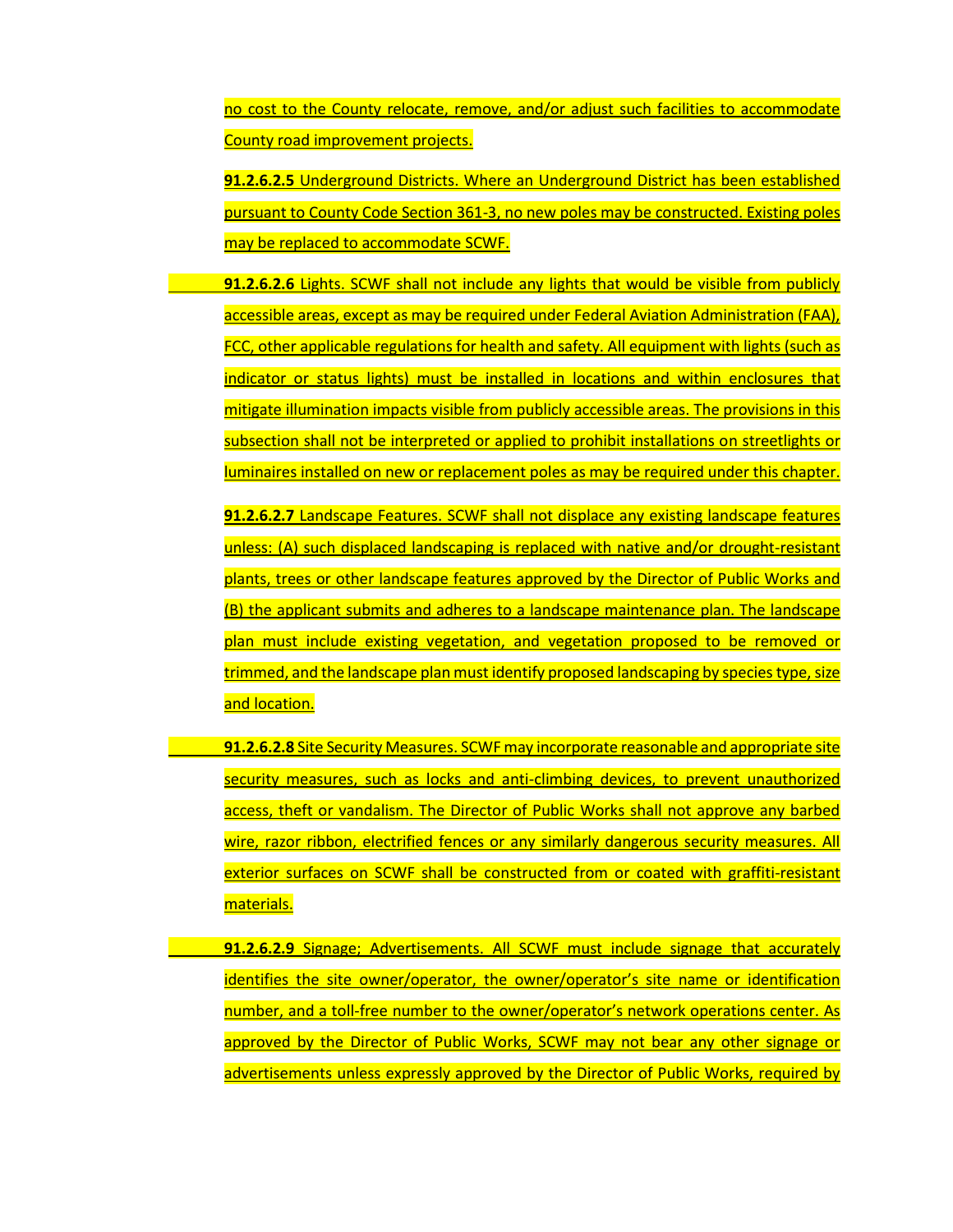law or recommended under FCC, OSHA or other United States governmental agencies for compliance with RF emissions regulations.

**91.2.6.2.10** Compliance with Health and Safety Regulations**.** All SCWF shall be designed, constructed, operated, and maintained in compliance with all generally applicable health and safety regulations, which includes without limitation all applicable regulations for human exposure to RF emissions, the Americans with Disabilities Act, California Building Standards Code and County Code.

**91.2.6.2.11** Overall Height. SCWF may not exceed either (A) the minimum separation from electrical lines required by applicable safety regulations (such as CPUC General Order 95, Rules for Overhead Construction Lines), plus four feet or (B) four feet above the existing support structure. However, at no point shall an existing support structure be increased by more than 10 feet above existing height.

**91.2.6.2.12** Antennas.

1. Concealment. All antennas and associated mounting equipment, hardware, cables, or other connecters must be completely concealed within an opaque antenna shroud or radome. The antenna shroud or radome must be graffitiresistant and painted a flat, non-reflective color to match the underlying support structure.

2. Antenna Volume. Each individual antenna may not exceed three cubic feet in volume and all antennas may not exceed six cubic feet in volume.

**91.2.6.2.13** Accessory Equipment.

1. Installation Preferences**.** All non-antenna accessory equipment shall be installed in accordance with the following preferences, ordered from most preferred to least preferred:

(i) underground;

(ii) on the pole or support structure; or

(iii) integrated into the base of the pole or support structure.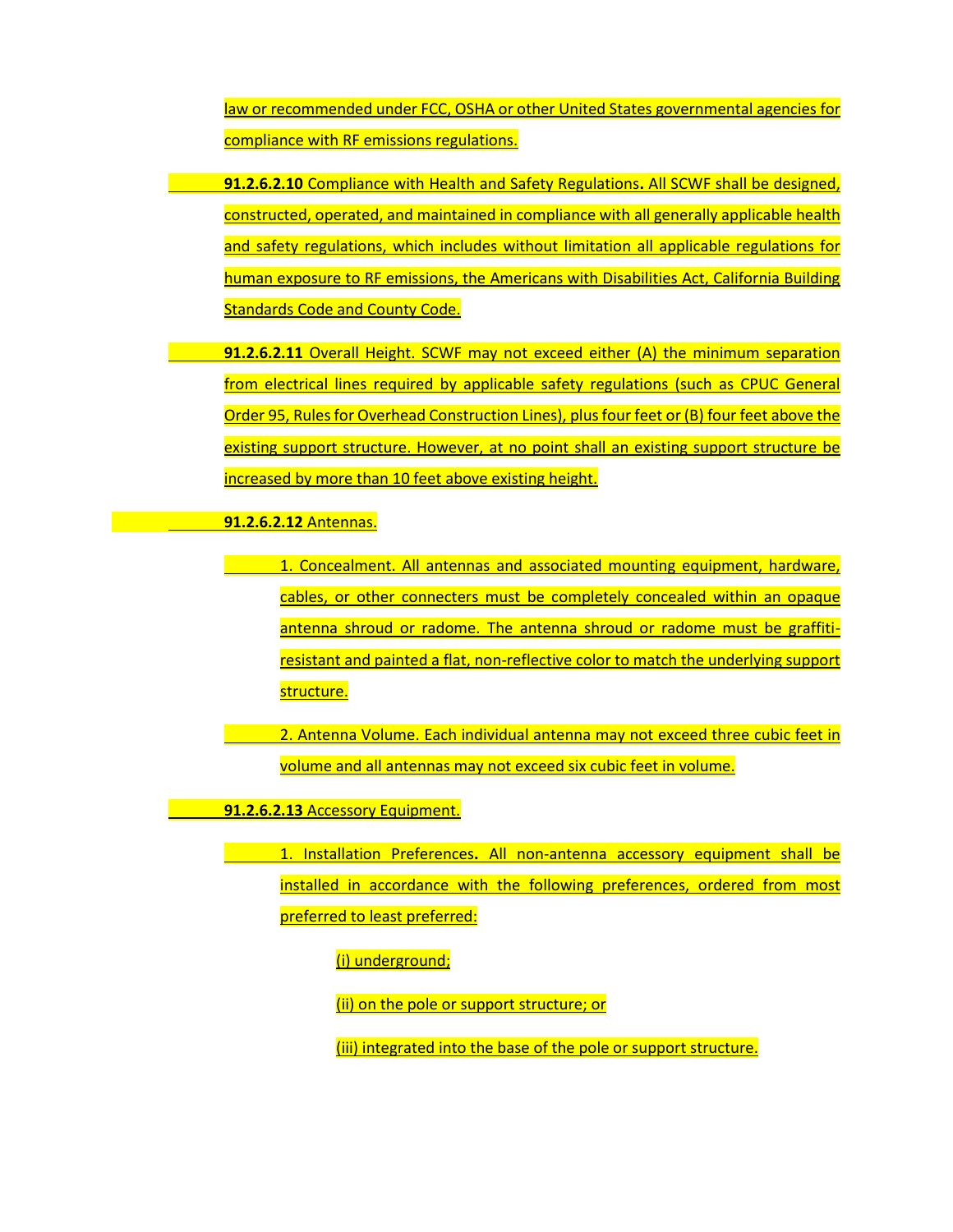Applications that involve lesser-preferred installation locations may be approved so long as the applicant demonstrates that a more preferred installation location would be technically infeasible as supported by clear and convincing evidence in the written record.

2. Undergrounded Accessory Equipment. All undergrounded accessory equipment must be installed in an environmentally controlled vault that is loadrated to meet the county's standards and specifications. Underground vaults located beneath a sidewalk must be constructed with a slip-resistant cover. Vents for airflow shall be flush-to-grade when placed within the sidewalk and may not exceed two feet above grade when placed off the sidewalk. Applicants shall not be permitted to install an underground vault in a location that would cause any existing tree to be materially damaged or displaced.

3. Pole-Mounted Accessory Equipment**.** All pole-mounted accessory equipment must be installed at least 10 feet above grade and flush to the pole to minimize the overall visual profile. If any applicable health and safety regulations prohibit flush-mounted equipment, the maximum separation permitted between the accessory equipment and the pole shall be the minimum separation required by such regulations. All pole-mounted equipment and required or permitted signage must be placed and oriented away from adjacent sidewalks and structures. Polemounted equipment may be installed behind street, traffic or other signs to the extent that the installation complies with applicable public health and safety regulations. All cables, wires and other connectors must be routed through conduits within the pole, and all conduit attachments, cables, wires and other connectors must be concealed from public view. To the extent that cables, wires and other connectors cannot be routed through the pole, applicants shall route them through a single external conduit or shroud that has been finished to match the underlying support structure.

4. Base-Mounted Accessory Equipment. All base-mounted accessory equipment must be installed within a shroud, enclosure or pedestal integrated into the base of the support structure. All cables, wires and other connectors routed between the antenna and base-mounted equipment must be concealed from public view.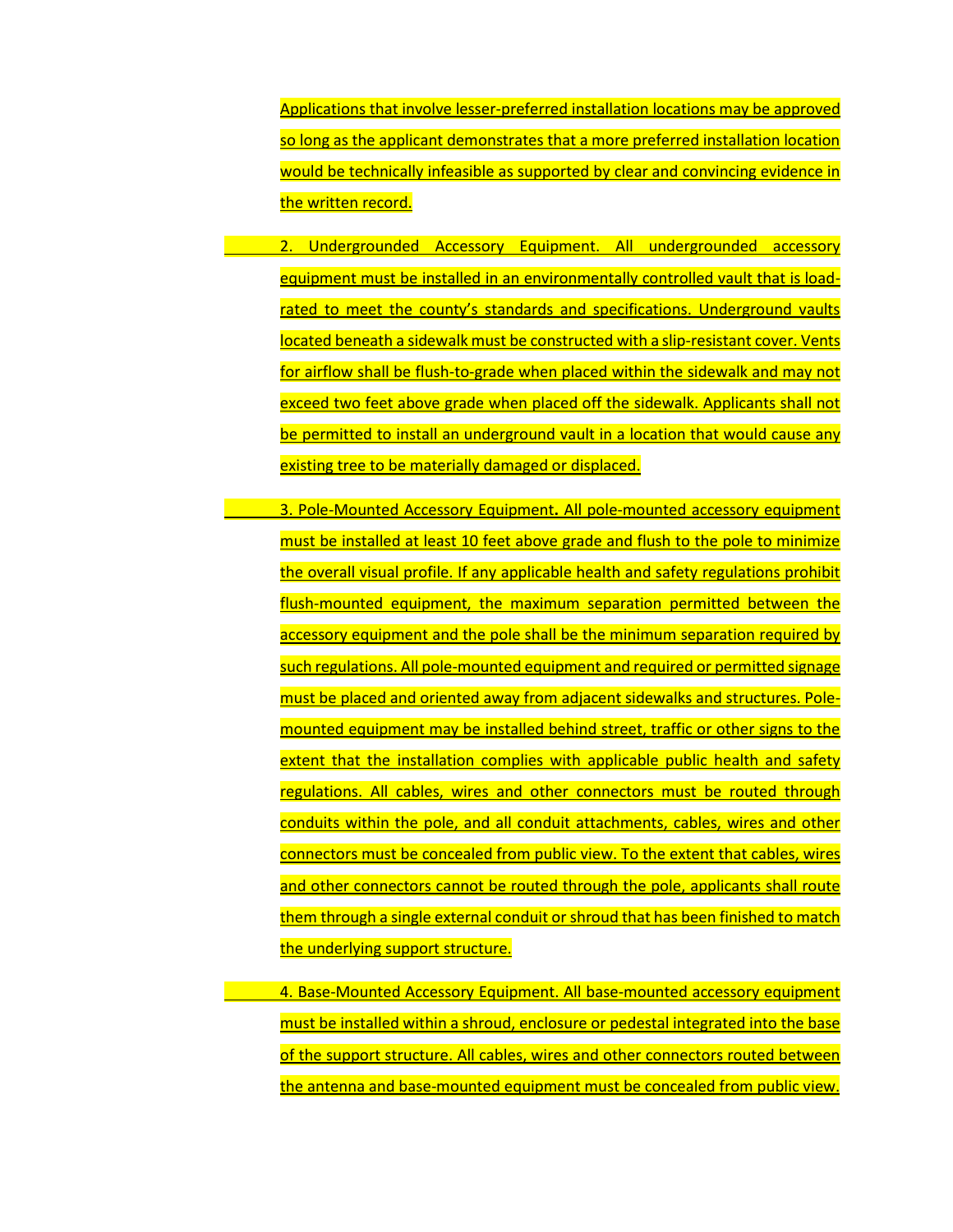5. Ground-Mounted Accessory Equipment**.** The Director of Public Works shall not approve any ground-mounted accessory equipment including, but not limited to, any utility or transmission equipment, pedestals, cabinets, panels, or electric meters.

- 6. Accessory Equipment Volume. All accessory equipment associated with a SCWF installed above ground level shall not cumulatively exceed: (i) nine (9) cubic feet in volume if installed in a residential district or within 500 feet from any structure approved for a residential use; or (ii) seventeen (17) cubic feet in volume if installed in a non-residential district. The volume calculation shall include any shroud, cabinet or other concealment device used in connection with the nonantenna accessory equipment. The volume calculation shall not include any equipment or other improvements placed underground.
- **91.2.6.2.14** Streetlights. Applicants that propose to install SCWF on an existing streetlight must remove and replace the existing streetlight with one substantially similar to the county's standards and specifications but designed to accommodate wireless antennas and accessory equipment, unless the existing streetlight has been designed and engineered to support a SCWF in accordance with applicable health and safety regulations. To mitigate any material changes in the streetlighting patterns, the replacement pole must:

1. be located as close to the removed pole as possible;

2. be aligned with the other existing streetlights; and

3. include a luminaire at substantially the same height and distance from the pole as the luminaire on the removed pole.

All antennas must be installed above the pole within a single, canister style shroud or radome that tapers to the pole.

**91.2.6.2.15** Wood Utility Poles. Applicants that propose to install SCWF on an existing wood utility pole must install all antennas above the pole unless the applicant demonstrates that mounting the antennas above the pole would be technically infeasible as supported by clear and convincing evidence in the written record. Side-mounted antennas on a stand-off bracket or extension arm must be concealed within a shroud. All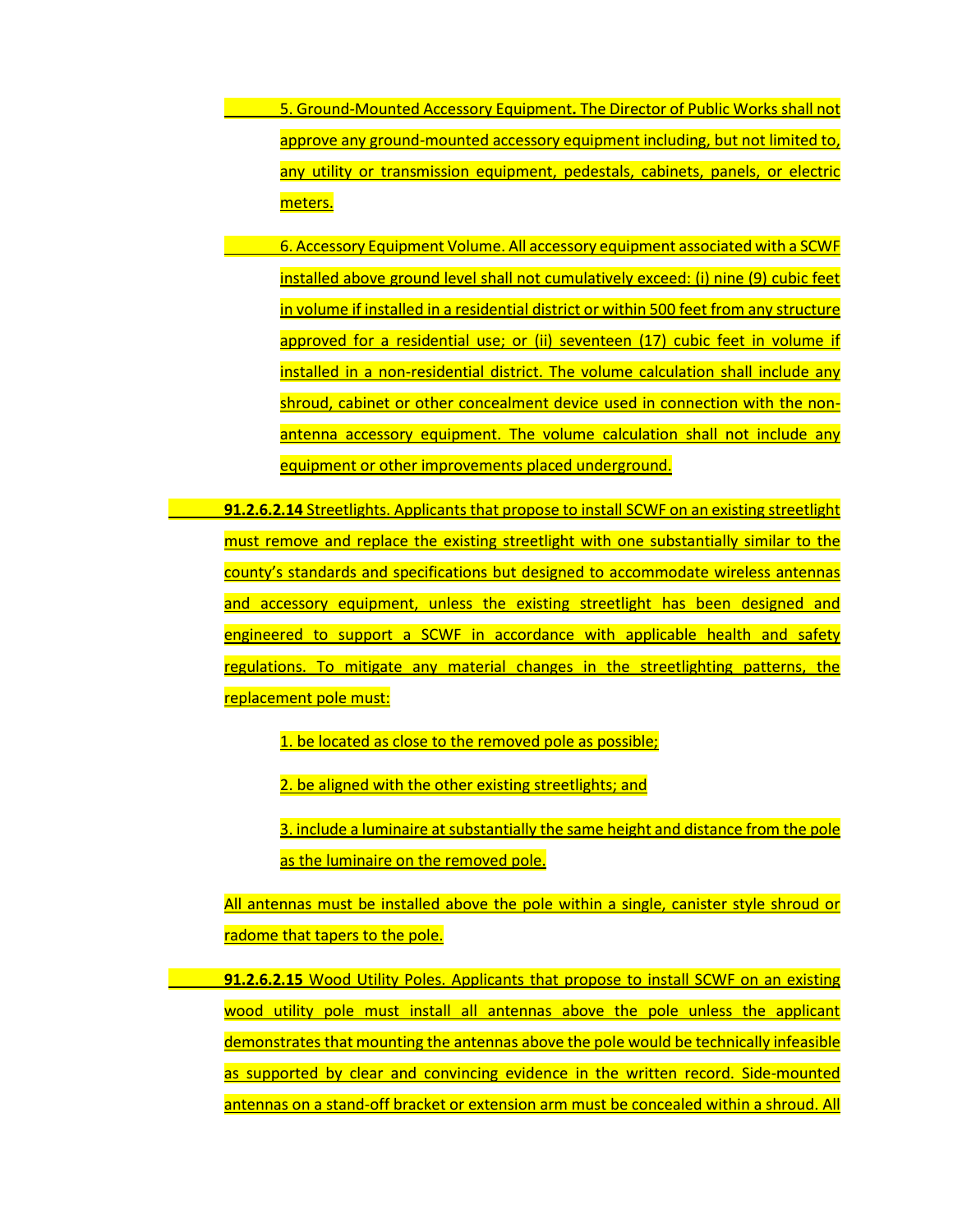cables, wires and other connectors must be concealed within the side-arm mount or extension arm. The maximum horizontal separation between the antenna and the pole shall be the minimum separation required by applicable health and safety regulations.

**91.2.6.2.16** New, Non-Replacement Poles. Applicants that propose to install SCWF on a new, non-replacement pole must demonstrate that any existing structures within 500 feet from the proposed site would be technically infeasible as supported by clear and convincing evidence in the written record. Any new, non-replacement pole must be a new streetlight substantially similar to the county's standards and specifications but designed to accommodate wireless antennas and accessory equipment located immediately adjacent to the proposed location. If there are no existing streetlights in the immediate vicinity, the applicant may install a metal or composite pole capable of concealing all the accessory equipment either within the pole or within an integrated enclosure located at the base of the pole. The pole diameter shall not exceed twelve (12) inches and any base enclosure diameter shall not exceed sixteen (16) inches. All antennas, whether on a new streetlight or other new pole, must be installed above the pole within a single, canister style shroud or radome.

**91.2.6.2.17** Encroachments over Private Property**.** SCWF may not encroach onto or over any private or other property outside the public right of ways without the property owner's express written consent.

**91.2.6.2.18** Backup Power Sources**.** Permanent fossil-fuel based backup power sources shall not be permitted within the public right of ways; provided, however, that connectors or receptacles may be installed for temporary backup power generators used in an emergency declared by federal, state or local officials. *(staff note – see General Regulations – 314-91.2.5.3)*

**91.2.6.2.19** Obstructions; Public Safety. SCWF and any associated equipment or improvements shall not physically interfere with or impede access to any:

1. worker access to any above-ground or underground infrastructure for traffic control, streetlight or public transportation, including without limitation any curb control sign, parking meter, vehicular traffic sign or signal, pedestrian traffic sign or signal, barricade reflectors;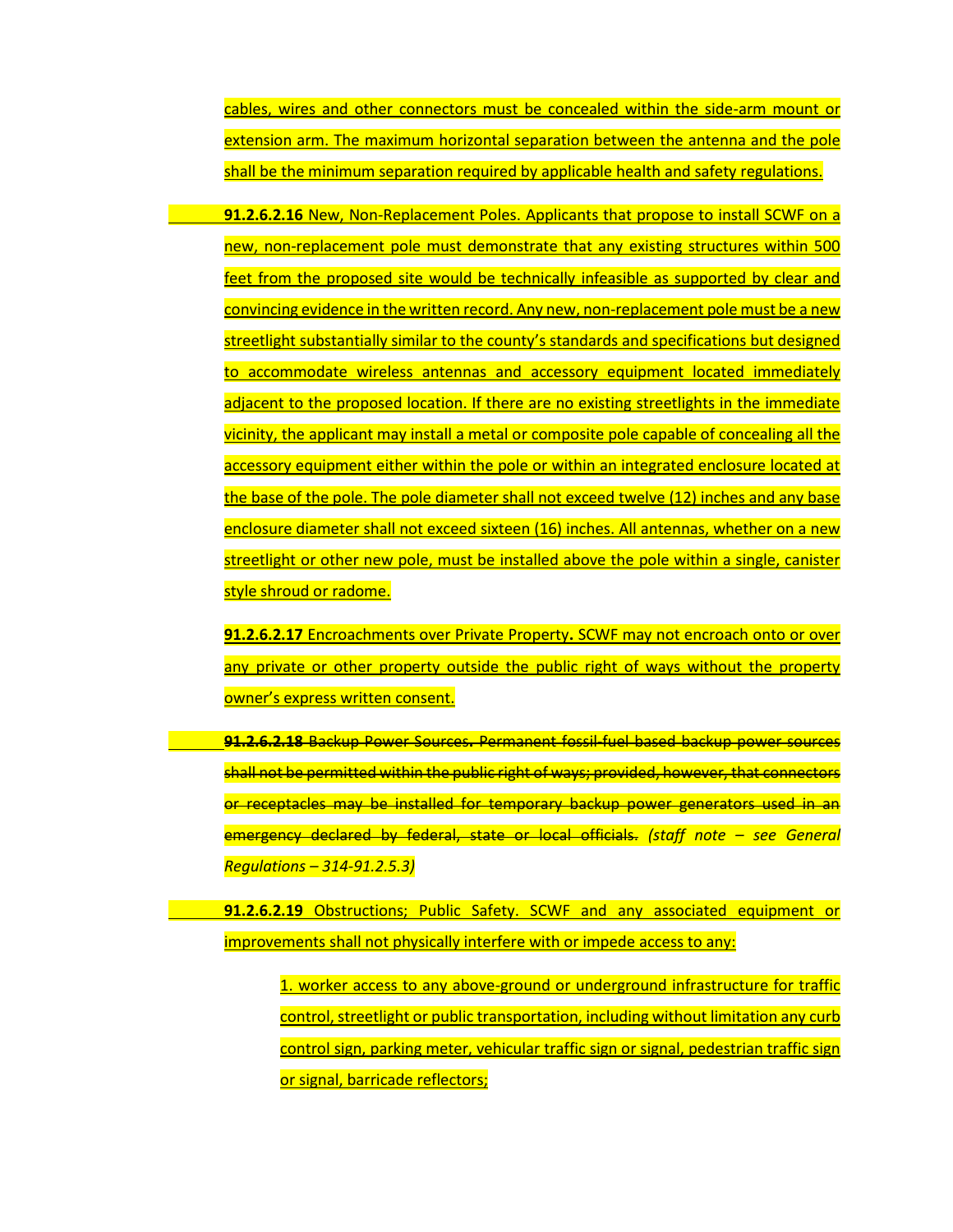2. access to any public transportation vehicles, shelters, street furniture or other improvements at any public transportation stop;

3. worker access to above-ground or underground infrastructure owned or operated by any public or private utility agency;

4. fire hydrant or water valve;

5. access to any doors, gates, sidewalk doors, passage doors, stoops or other ingress and egress points to any building appurtenant to the right of ways; or

6. access to any fire escape.

**91.2.6.2.20** Utility Connections. All cables and connectors for telephone, data backhaul, primary electric and other similar utilities must be routed underground in conduits large enough to accommodate future collocated wireless facilities. Undergrounded cables and wires must transition directly into the pole base without any external doghouse. All cables, wires and connectors between the underground conduits and the antennas and other accessory equipment shall be routed through and concealed from view within: (A) internal risers or conduits if on a concrete, composite or similar pole; or (B) a cable shroud or conduit mounted as flush to the pole as possible if on a wood pole or other pole without internal cable space. The Director of Public Works shall not approve new overhead utility lines or service drops merely because compliance with the undergrounding requirements would increase the project cost.

**91.2.6.2.21** Spools and Coils. To reduce clutter and deter vandalism, excess fiber optic or coaxial cables shall not be spooled, coiled, or otherwise stored on the pole outside equipment cabinets or shrouds.

**91.2.6.2.22** Electric Meters**.** SCWF shall use flat-rate electric service or other method that obviates the need for a separate above-grade electric meter. If flat-rate service is not available, applicants may install a shrouded smart meter. The Director of Public Works shall not approve a separate ground-mounted electric meter pedestal.

**91.2.6.2.23** Street Trees. To preserve existing landscaping in the public right of ways, all work performed in connection with SCWF shall not cause any street trees to be trimmed, damaged, or displaced. If any street trees are damaged or displaced, the applicant shall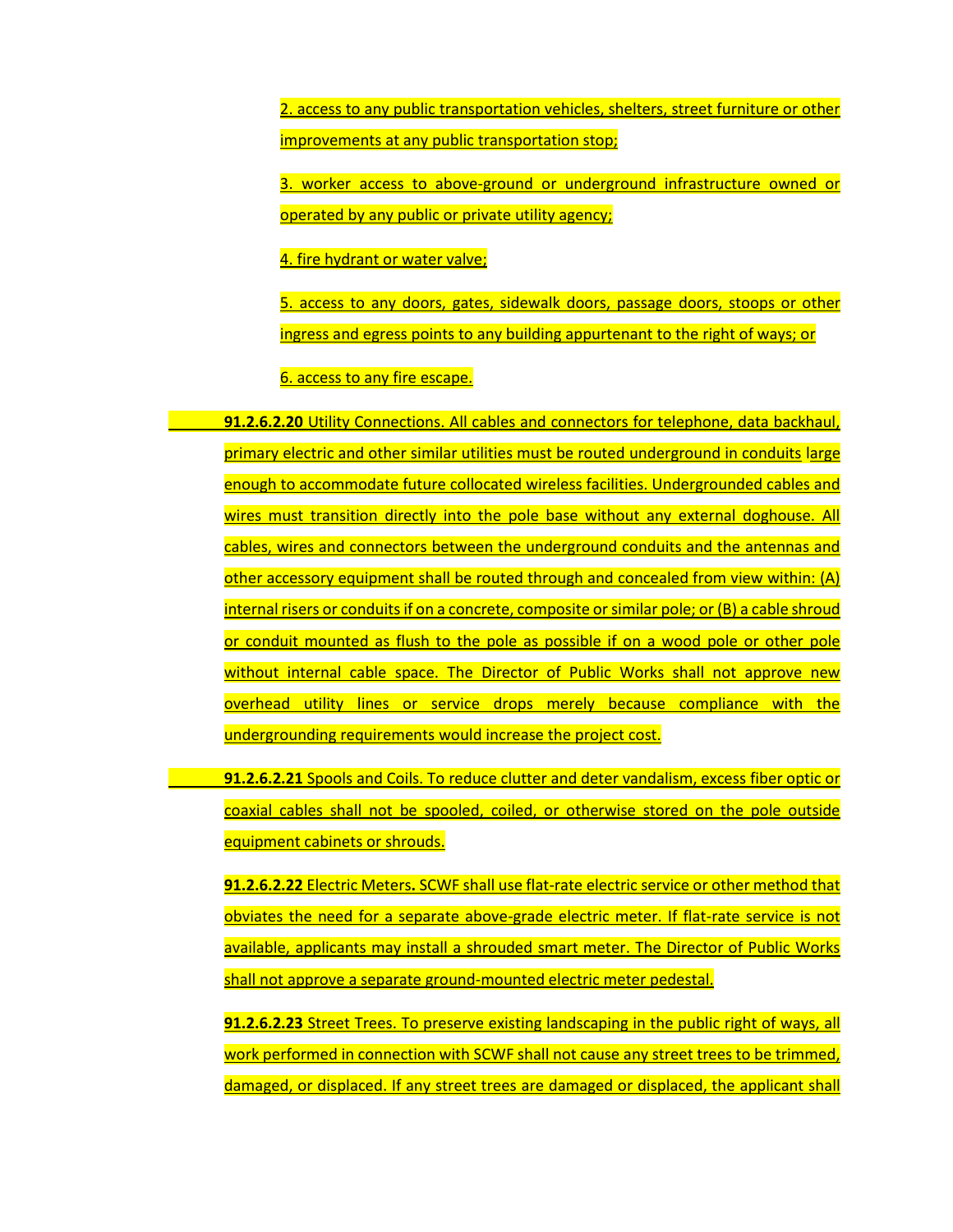be responsible, at its sole cost and expense, to plant and maintain replacement trees, consistent with the county's list of pre-approved street trees, at the site for the duration of the permit term.

### **91.2.7** DESIGN STANDARDS – NON-SCWF

The following Design Standards apply to all Wireless Telecommunication Facilities other than Small Cell Wireless Facilities

**91.2.7.1 All Stealth Facilities.** Stealth Facilities shall be designed to visually and operationally blend into the surrounding area in a manner consistent with current neighborhood design and existing development. The facility shall also be appropriate for the specific site (i.e., it should not "stand out" from its surrounding environment, such as a faux tree standing alone in a field or standing at a greater height [five feet or more] than other trees on the site).

**91.2.7.2** Facilities on Historic Buildings or Structures. No facility shall be allowed on any building or structure, or in any district, that is listed on any Federal, State or local historical register unless it is determined that the facility will have no adverse effect on the appearance of the building or structure or its eligibility for historic designation. No change in architecture nor High Visibility facility is permitted on any such building, any such site or in any such district.

**91.2.7.3** Facilities visible from Scenic Highways. In cases where the facility site is visible from an officially designated California State Scenic Highway, the facility shall be designed and located in such a manner as to avoid adverse visual impacts. Such locations shall use design methods such as, but not limited to, type of facility, stealth-design, screening and landscaping. No lattice towers or guyed towers are permitted.

**91.2.7.4** Façade-mounted antennas. Façade-mounted antennas shall be architecturally integrated into the building design and otherwise made as unobtrusive as possible. If possible, antennas should be located entirely within an existing or newly created architectural feature so as to be completely screened from view. Façade-mounted antennas shall not extend more than 24 inches out from the building face.

## **91.2.7.5** Visual Impact**.**

**91.2.7.5.1** All facilities shall be designed to minimize the visual impact to the greatest extent feasible. This may be achieved by means of:

1**.** Antenna placement

2**.** Screening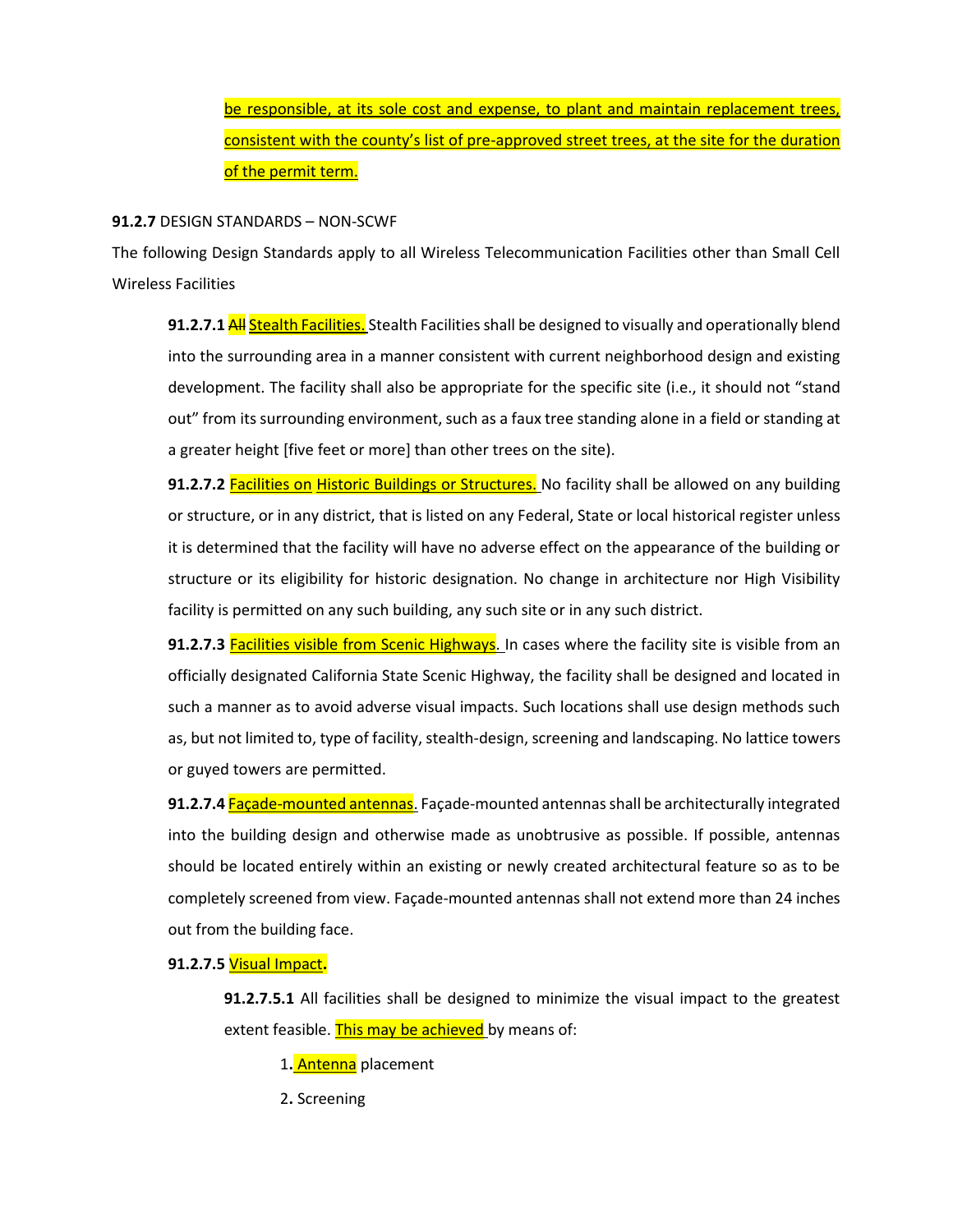3. Landscaping with native species, whenever feasible

4**.** camouflage Stealth Design

5**.** compatible Integration with existing architectural elements, building materials and other site characteristics.

**91.2.7.5.2** Colors and materials for facilities shall be non-reflective and chosen to minimize visibility. Facilities, including equipment buildings, shall be painted or textured using colors to match or blend with the primary background, or painted with a mural which would contribute to the vitality and attractiveness of the neighborhood.

**91.2.7.5.3** Equipment buildings Base stations shall be screened from adjacent sidewalks by landscaping with native species, undergrounding or other means, excluding new walls and fences, or shall be painted with a mural which would contribute to the vitality and attractiveness of the neighborhood.

**91.2.7.5.4** The use of chain link fences for security of a facility is permitted if the fence is fully screened by landscaping. No razor wire or barbed wire **is-shall be** permitted. Slats do not satisfy the requirement for screening.

## **91.2.7.6** Number and configurations of antennas.

**91.2.7.6.1** The applicant shall use the least visible antennas possible to accomplish the coverage objectives.

**91.2.7.6.2** Roof-mounted antennas shall be constructed at the minimum height possible to serve the operator's service area and shall be set back as far from the edge of the building as possible or otherwise screened to minimize their visibility.

#### **91.2.7.7** Lights.

**91.2.7.7.1** Beacon lights shall not be included in the design of facilities unless required by the FAA and shall be included when calculating the height of the facility.

**91.2.7.7.2** Site lighting shall be kept to a minimum in every instance, shall be shielded to direct the light downward, shall be controlled by a manual switch or timed switch of no greater than one hour's duration and shall not be used except when nighttime maintenance is necessary.

**91.2.7.8** Public way. No High Visibility Facility, including equipment buildings, may be located between the face of a building and a public street, bikeway, trail or park.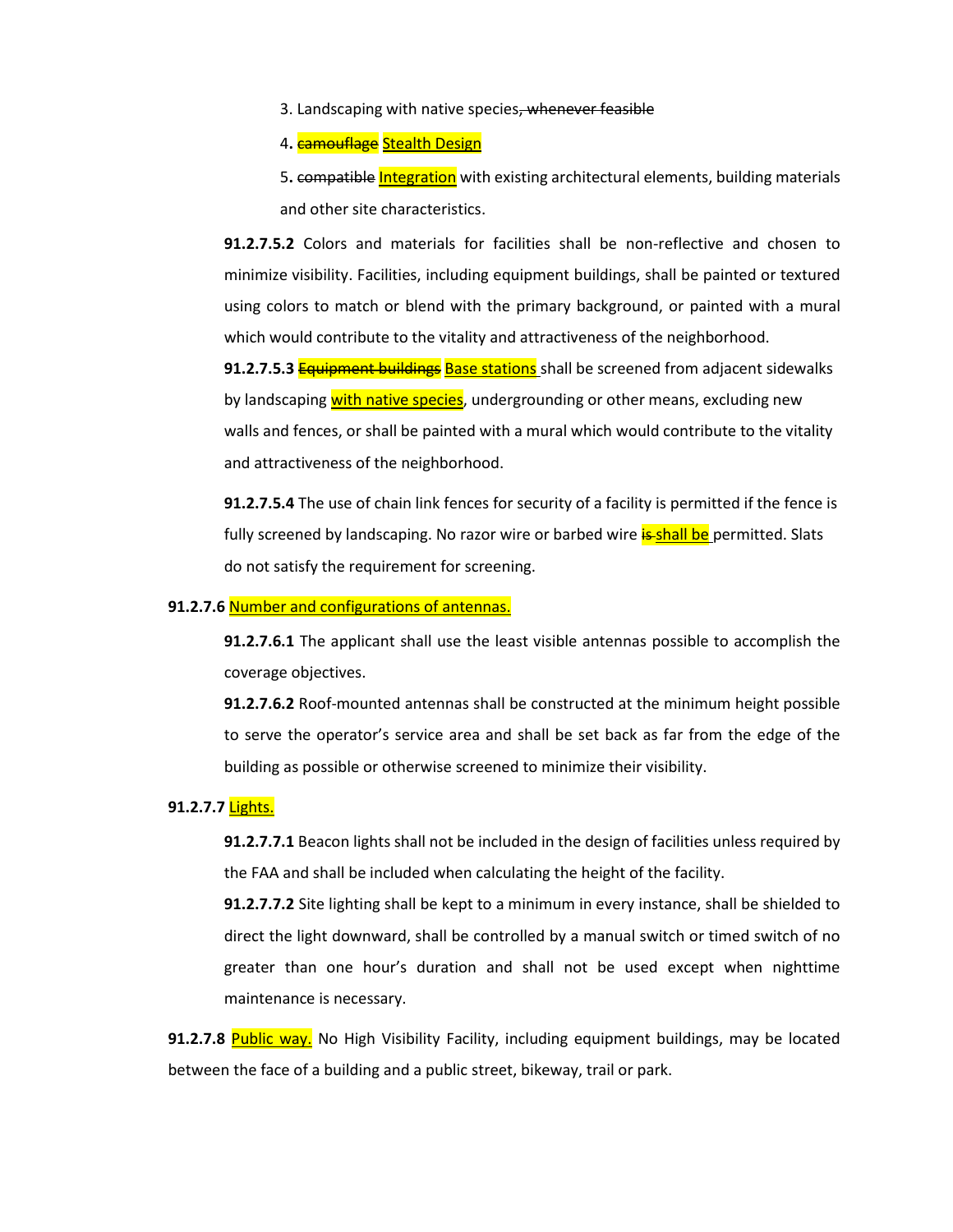**91.2.7.9** No signs, striping, graphics or other attention getting devices are permitted on the telecommunications tower or ancillary facilities except for warning and safety signage with a surface area of no more than three square feet. Such signage shall be affixed to a fence or ancillary facility and the number of signs is limited to no more than two unless a greater number is required by law. Signage; Advertisements. All Non-SCWF must include signage that accurately identifies the site owner/operator, the owner/operator's site name or identification number, and a toll-free number to the owner/operator's network operations center. Non-SCWF may not bear any other signage or advertisements unless expressly approved by the Planning Director, the Zoning Administrator or the Planning Commission, required by law or recommended under FCC, OSHA or other United States governmental agencies for compliance with RF emissions regulations.

**91.2.8** APPLICATION REQUIREMENTS. In addition to the standard application submittal requirements described in section 312-5.2, applicants for Wireless Telecommunication Facilities shall provide the supplemental information listed below.

**91.2.8.1** As part of an application for any Design Review, Special Permit, or Use Permit for a Wireless Telecommunications Facility, the applicant/permittee shall indemnify and hold harmless the County of Humboldt and its agents, officers, elected officials, and employees for any claims, damages, or injuries brought by affected property owners or other third parties that arise from or is in any way related to permit processing and approval, including actions brought under the California Environmental Quality Act, and for any claims brought by any person for problems, injuries, damages, or liabilities of any kind that may arise out of the construction, maintenance and/or operation of the Wireless Telecommunications Facility.

**91.2.8.2** Ministerial Telecommunications Facilities Zoning Clearance Certificate Planning Checklist. Applications for facilities qualified for a **ministerial permitting Zoning Clearance** Certificate process shall include a complete Ministerial Telecommunications Facilities Zoning Clearance Certificate Planning Checklist, as may be amended from time to time, made available by the Planning Division.

**91.2.8.3** Applications for Design Review, Tier 2 and Tier 3 facilities shall include the following components.

**91.2.8.3.1 <del>Design Review</del>** Telecommunications **Facilities Design Review** Planning Checklist. Applications for facilities qualified for a design review shall include a complete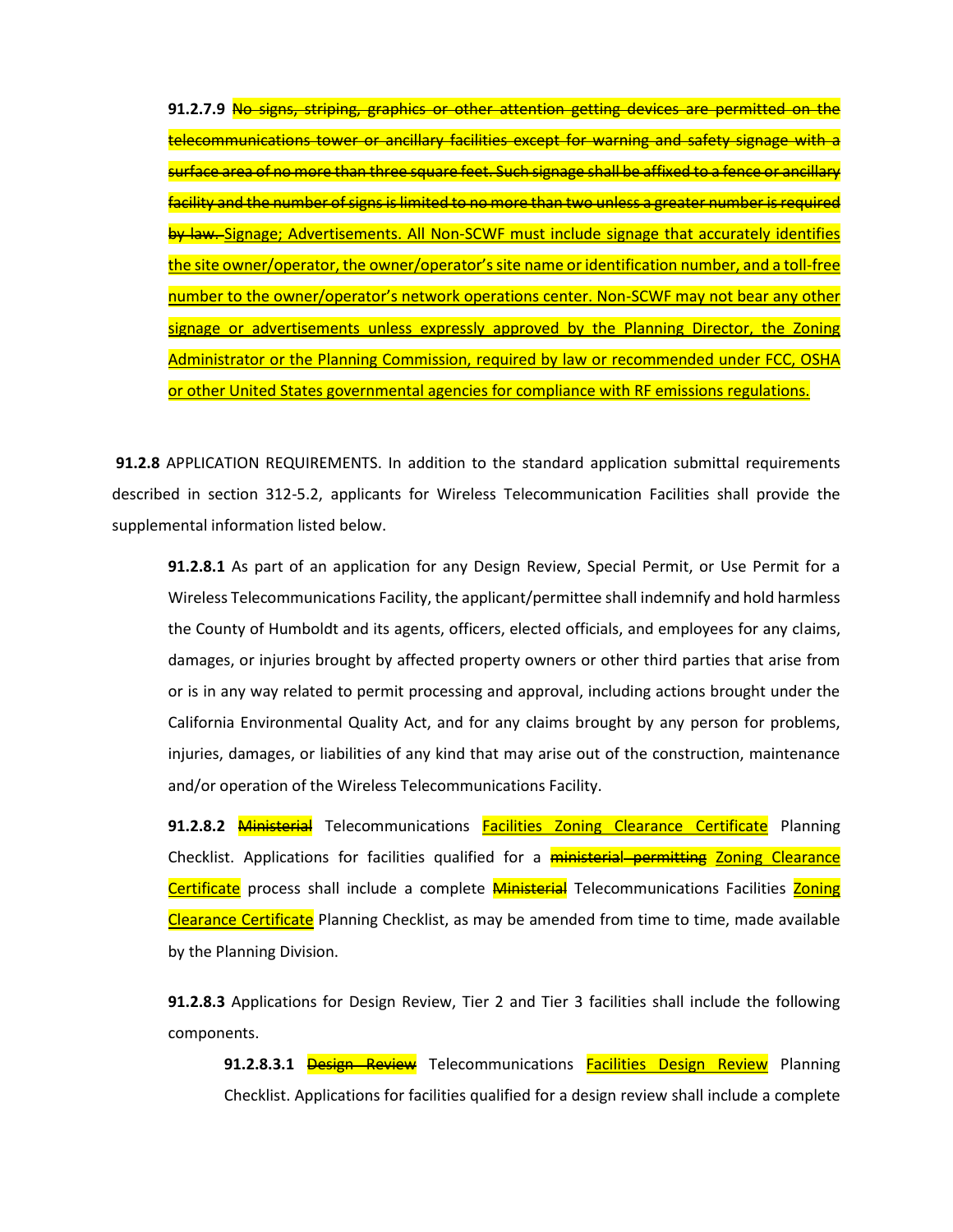**Design Review** Telecommunications Facilities Design Review Planning Checklist, as may be amended from time to time, made available by the Planning Division. The **Planning** Director shall determine that the requirements of the Checklist are met.

**91.2.8.3.2** Geographic Service Area Improvement to network. Provide a vicinity map of the geographic service area for the proposed facility, including the service area of the applicant's existing sites in the local service network and the distance between the facilities associated with the gap the facility is meant to close. Describe the service needs of the company's service network coverage or capacity demand that the facility is meant to address.

**91.2.8.3.3** Alternatives Analysis. Provide discussion of alternative sites that would accomplish the project goals. Provide specific comparative analysis of how different sites would impact aesthetic values, agricultural, timber and mineral values, and other environmental values, as applicable.

**91.2.8.3.4** Visual Impact Analysis. Provide a visual impact analysis showing the maximum silhouette, viewshed analysis, color and finish palette and proposed screening and landscaping. The analysis shall include photo simulations or a balloon test and other information as necessary to determine visual impact of the facility. The analysis shall include a map depicting where the photos were taken. The analysis shall include Where consistent with the natural or built environment, the analysis shall include a native vegetation landscaping plan with a discussion of how the chosen plants, at maturity, will screen the site.

**91.2.8.3.5** Noise/Acoustical Information. Provide manufacturer's specifications for all equipment such as air conditioning units and back-up generators, provide a proposal for a noise-attenuating structure to maintain noise levels below 50dB, and provide a depiction of the equipment location in relation to adjoining properties.

**91.2.8.3.6** Fire Hazards. All applications for Non-SCWF shall include Provide information on the site indicating whether it is within a fire-related special district, whether the site is within Local Responsibility Area or State Responsibility Area and identifying the Office of the State Fire Marshall Fire Hazard Severity Zone that is applied to the area; provide a map of sufficient scale showing flammable vegetations surrounding the proposed facilities and indicating how adequate defensible space is to be provided.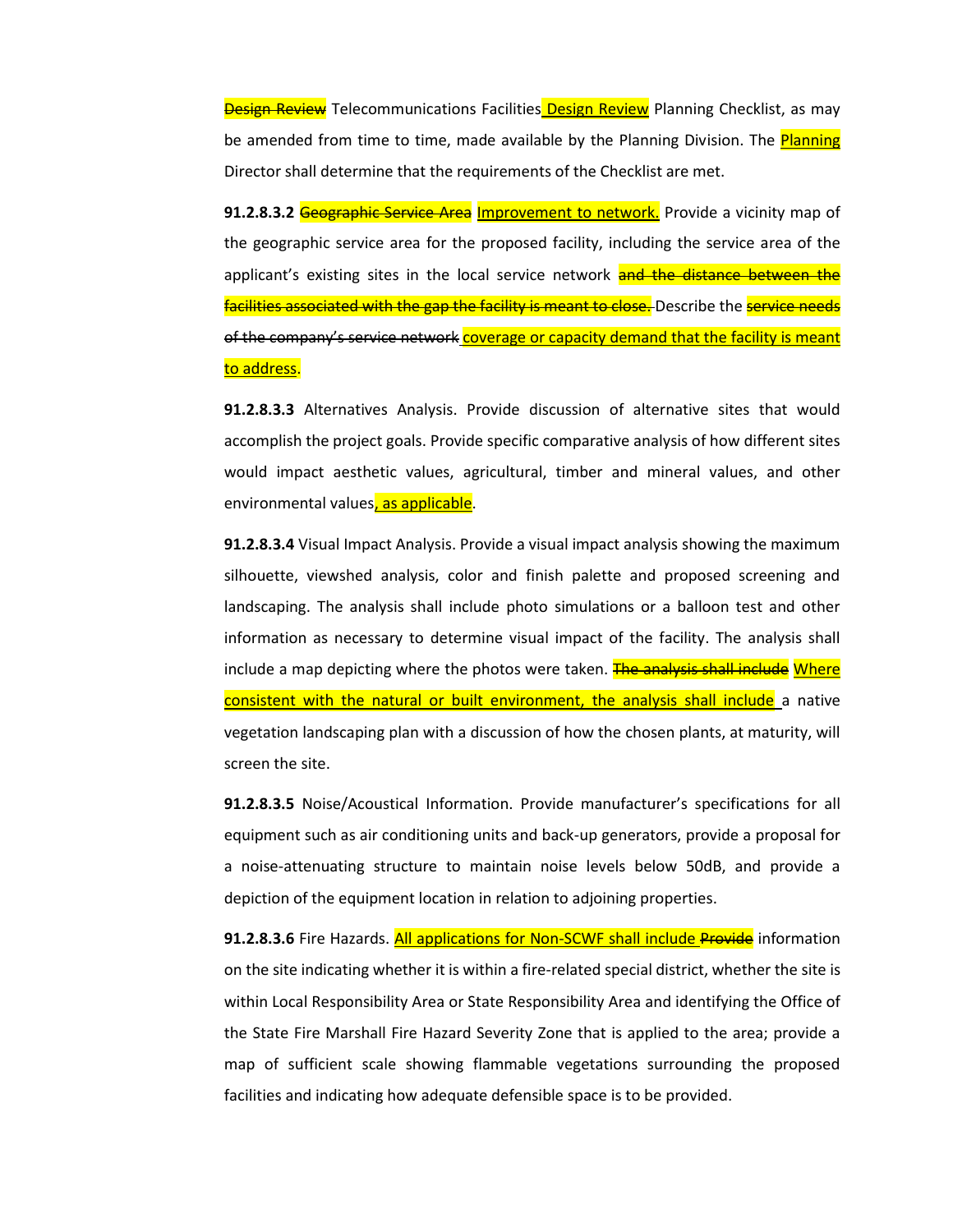- 1. Proposed facilities located within a fire-related district, shall provide a service letter from the applicable fire-related district indicating that structural fire protection services are available to the site.
- 2. Proposed facilities located outside of a fire-related district shall obtain from an appropriate local fire service provider written acknowledgement of the available emergency response and fire suppression services and recommended mitigations.
- 3. Proposed facilities located within State Responsibility Area shall provide a letter from CAL FIRE indicating that the map showing defensible space meets the applicable state requirements.
- 4. Proposed facilities located within Moderate, Hight, or Very High Fire Hazard Severity Area shall submit a Fire Prevention Plan that recognizes and prepares for the potential for fast moving, wind driven wildfires which could burn adjacent to or through the proposed site as the result of severe fire weather conditions, wildland fuels adjacent to the site, and nearby ignition sources. The Plan shall discuss existing, proximate fire hazards, the fire risks posed by the addition of a facility at the location, proposed measures to lessen fire risks associated with the facility and an ongoing maintenance plan. A draft copy of the Plan shall be provided to the local fire service provider and CAL FIRE at least 90 days before the start of any construction activities. The final Plan shall be approved by CAL FIRE (if SRA) and the fire chief of the fire-related district, if any, at least 30 days prior to the initiation of construction activities. The applicant shall fully implement the Plan during all construction and maintenance activities.
- **91.2.8.3.7** Hazardous Materials. Listing of all hazardous materials to be used onsite.

### **91.2.8.3.8** Access Parking.

**91.2.8.3.8.1** All applications for new facilities shall show adequate access, turnaround area and parking for emergency response vehicles.

**91.2.8.3.8.2** For all applications for facilities located in or along a right of way, show the location of parking for maintenance personnel that does not obstruct a traffic lane or a travelled way for pedestrians, bicyclists and equestrians.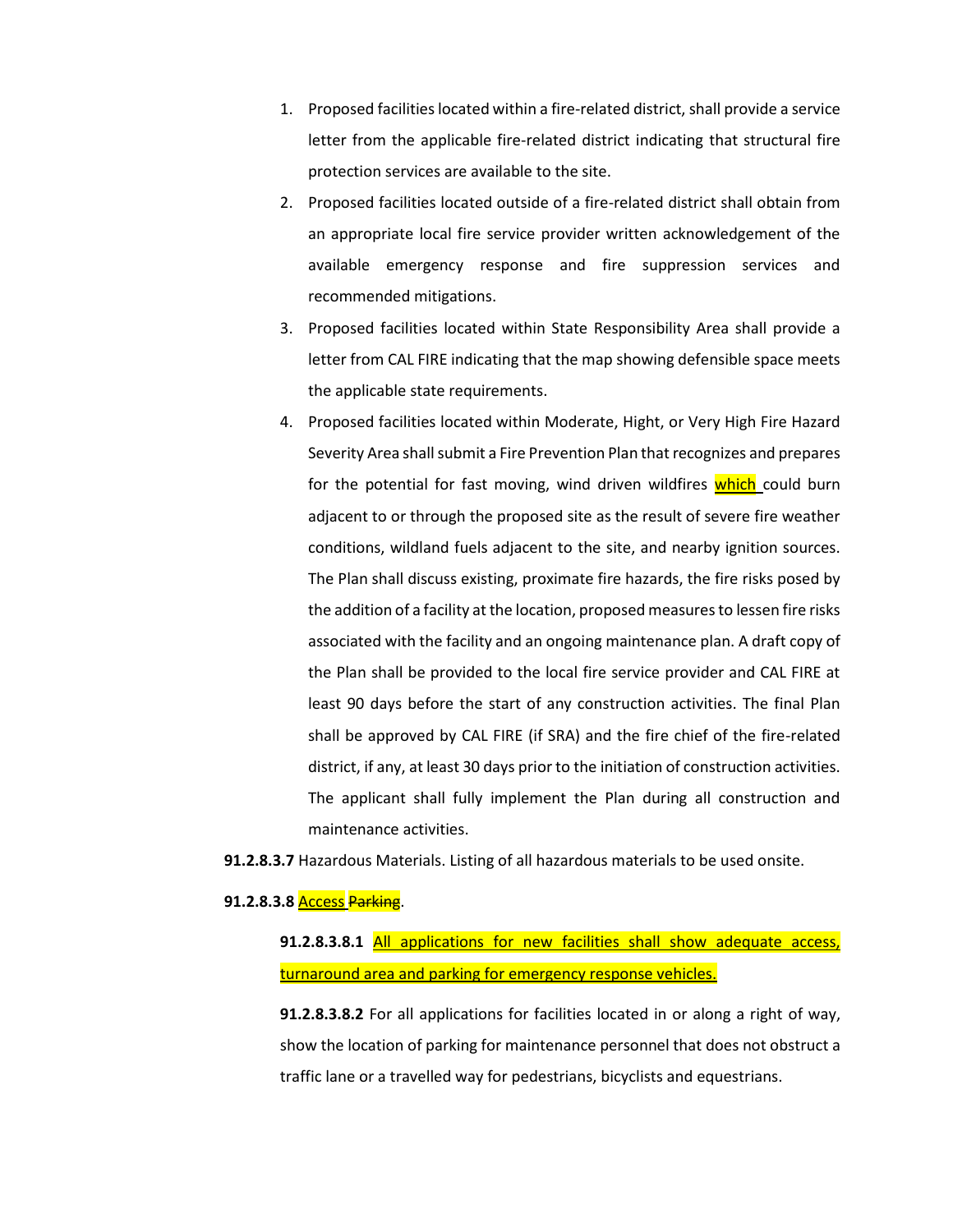**91.2.8.3.9** Height Justification. Provide evidence establishing the necessity for the height of the proposed facility.

**91.2.8.4** Applications for Tier 2 and Tier 3 facilities shall include the following components

**91.2.8.4.1** Height Requirements. **If the proposed facility exceeds the maximum height for** the underlying zone, the applicant shall provide the following:

**91.2.8.4.1.1 provide** Evidence establishing the necessity of the proposed height for the facility.

**91.2.8.4.1.2** If the tower will exceed the maximum height limit of the underlying zone, as measured from grade, A discussion of the physical constraints (topographical features, etc.) making the additional height necessary **shall be** required.

**91.2.8.4.2** Co-location Required. Non-SCWF which exceed the maximum height of the underlying zone shall be built to accommodate future co-location of other carriers wherever technically and economically feasible and aesthetically desirable. The applicant shall provide a written statement allowing co-location on such facilities.

**91.2.8.4.3** Applicants may be required to pay the cost of independent review to evaluate siting alternatives, the necessity of the facility based on adequacy of existing coverage, and/or the radio frequency emissions.

**91.2.8.5** Notice of Final Action. Notice of final action on an application for design review, a Special Permit or a Conditional Use Permit shall be given as follows:

- **91.2.8.5.1** Notice shall be provided with five (5) working days of the Planning Director or Hearing Officer's action.
- **91.2.8.5.2** Notice shall be provided by first class mail to:
	- **91.2.8.5.2.1** The Applicant;
	- **91.2.8.5.2.2** Any person who specifically requested, in writing, notice of such final action
		- **91.2.8.5.3** The notice shall include the following information:

**91.2.8.5.3.1** Written findings;

**91.2.8.5.3.2** Conditions of approval;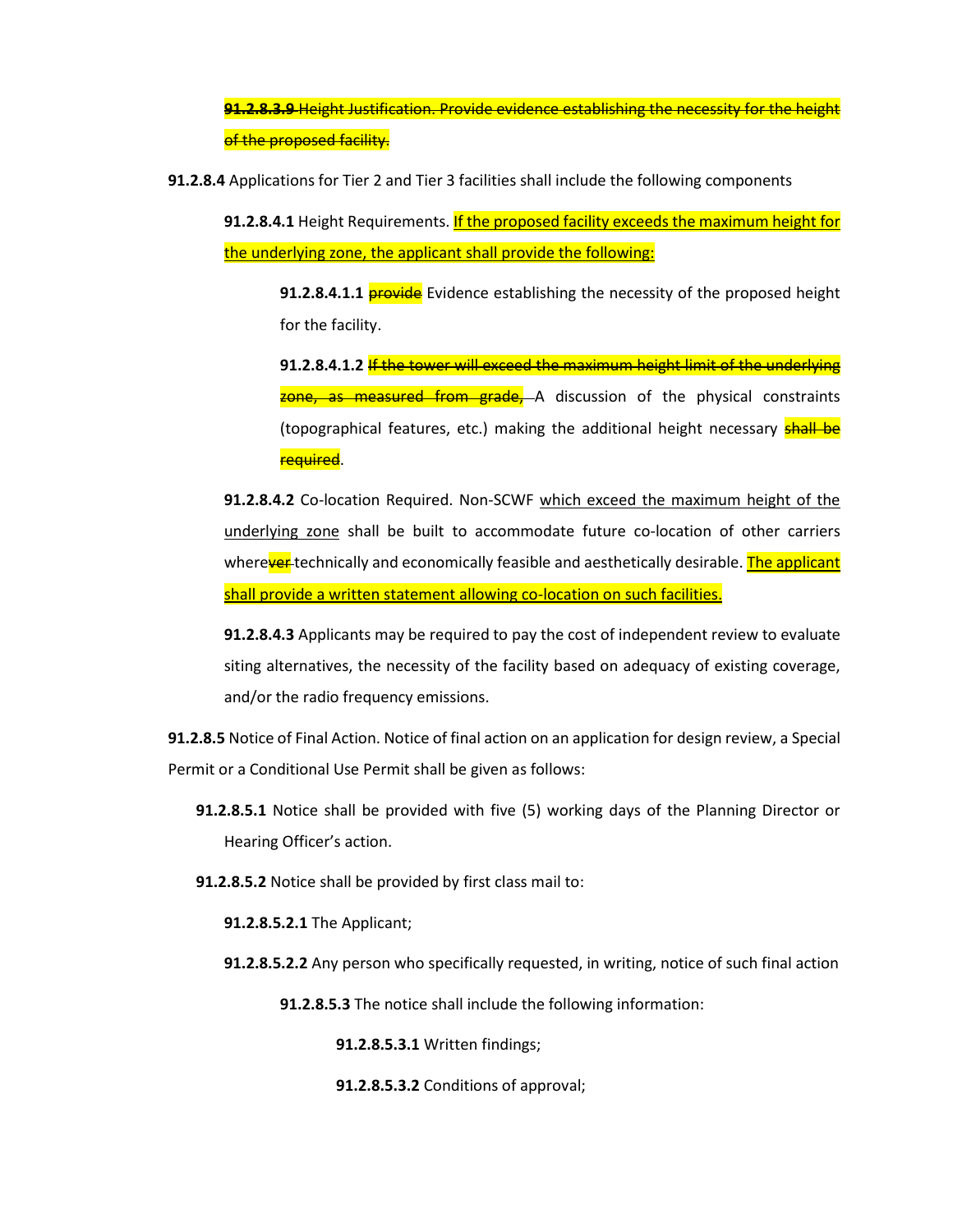**91.2.8.5.3.3** Procedures for appeal.

**91.2.8.6** Applications for a SCFW in a County Maintained road right of way shall include the following:

- 1. **Application Form.** The applicant shall submit a complete, duly executed small cell encroachment permit application on the then-current form approved by the Director of Public Works.
- 2. **Application Fee.** The applicant shall submit the applicable small cell encroachment permit application fee established by Board of Supervisors resolution. Batched applications must include the applicable small cell encroachment permit application fee for each SCFW in the batch.
- 3. **Construction Drawings.** The applicant shall submit true and correct construction drawings, prepared, signed and stamped by a California licensed or registered engineer, that depict all the existing and proposed improvements, equipment and conditions related to the proposed project, which includes without limitation any and all poles, posts, pedestals, traffic signals, towers, streets, sidewalks, pedestrian ramps, driveways, curbs, gutters, drains, handholes, manholes, fire hydrants, equipment cabinets, antennas, cables, trees and other landscape features. The construction drawings must: (i) contain cut sheets that contain the technical specifications for all existing and proposed antennas and accessory equipment, which includes without limitation the manufacturer, model number and physical dimensions; (ii) identify all structures within 250 feet from the proposed project site and call out such structures' overall height above ground level; (iii) depict the applicant's plan for electric and data backhaul utilities, which shall include the locations for all conduits, cables, wires, handholes, junctions, transformers, meters, disconnect switches, and points of connection; and (iv) demonstrate that proposed project will be in full compliance with all applicable health and safety laws, regulations or other rules, which includes without limitation all building codes, electric codes, local street standards and specifications, and public utility regulations and orders; (iv) contain sightlines showing that the proposed facilities will not obstruct visibility of the road or of any existing or proposed driveway
- 4. **Site Survey.** For any SCWF proposed to be located within the public right of ways, the applicant shall submit a survey prepared, signed and stamped by a California licensed or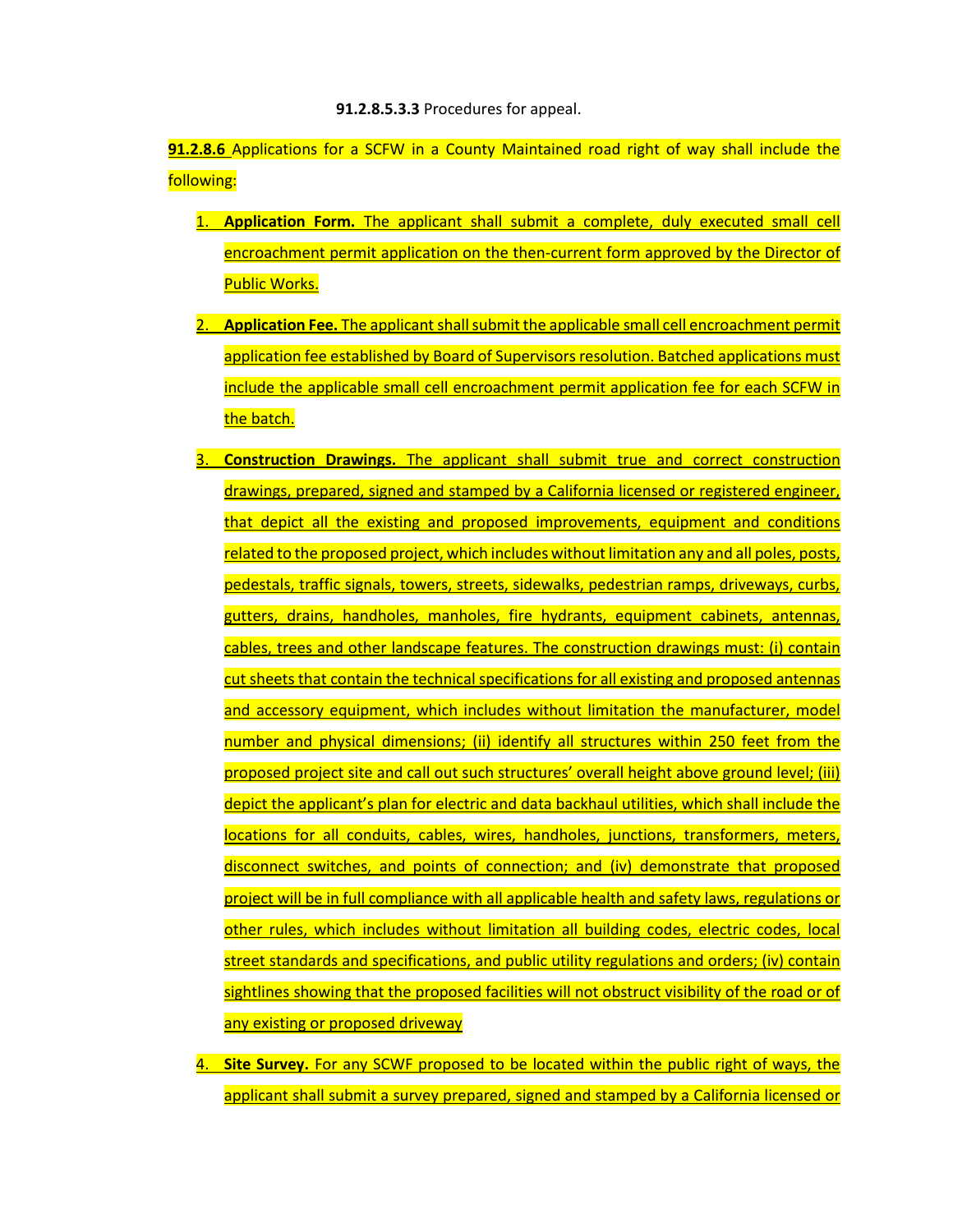registered Surveyor. The survey must identify and depict all existing boundaries, encroachments and other structures within 250 feet from the proposed project site, which includes without limitation all: (i) traffic lanes; (ii) all private properties and property lines; (iii) above and below-grade utilities and related structures and encroachments; (iv) fire hydrants, roadside call boxes, and other public safety infrastructure; (v) streetlights, decorative poles, traffic signals, and permanent signage; (vi) sidewalks, driveways, parkways, curbs, gutters and storm drains; (vii) benches, trash cans, mailboxes, kiosks and other street furniture; and (viii) existing trees, planters, and other landscaping features.

- 5. **Photo Simulations.** The applicant shall submit site photographs and photo simulations that show the existing location and proposed SCWF in context from at least three vantage points within the public streets or other publicly accessible spaces, together with a vicinity map that shows the proposed site location and the photo location for each vantage point.
- **Fronting Landowner Consent.** The applicant shall submit a statement from the fronting landowner agreeing to the location of the proposed location of the facilities. In the case where a fronting landowner refuses to sign the statement, the applicant shall submit an affidavit detailing the outreach made to the fronting landowner. The statement or affidavit shall be made on the then-current form approved by the Director of Public Works.
- 7. **Location consent.** When a SCWF is proposed to be constructed on facilities not owned by the applicant or County, the applicant shall submit a statement from the facility owner agreeing to the construction. The statement shall be made on the then-current form approved by the Director of Public Works.

**91.2.9** PERFORMANCE STANDARDS. All Telecommunications Facilities shall be subject to the requirements of this subsection.

**91.2.9.1** Inadvertent Archaeological or Native American Remains Discoveries. All discretionary and ministerial permits shall include the condition of approval or note identified in Standard CU-S4.E of the General Plan regarding inadvertent discovery of archaeological or Native American Remains.

**91.2.9.2** Notification of California Department of Fish and Wildlife (CDFW). If a bird of prey (e.g., hawk, falcon, owl, etc.) establishes a nest on a facility, the permittee shall provide written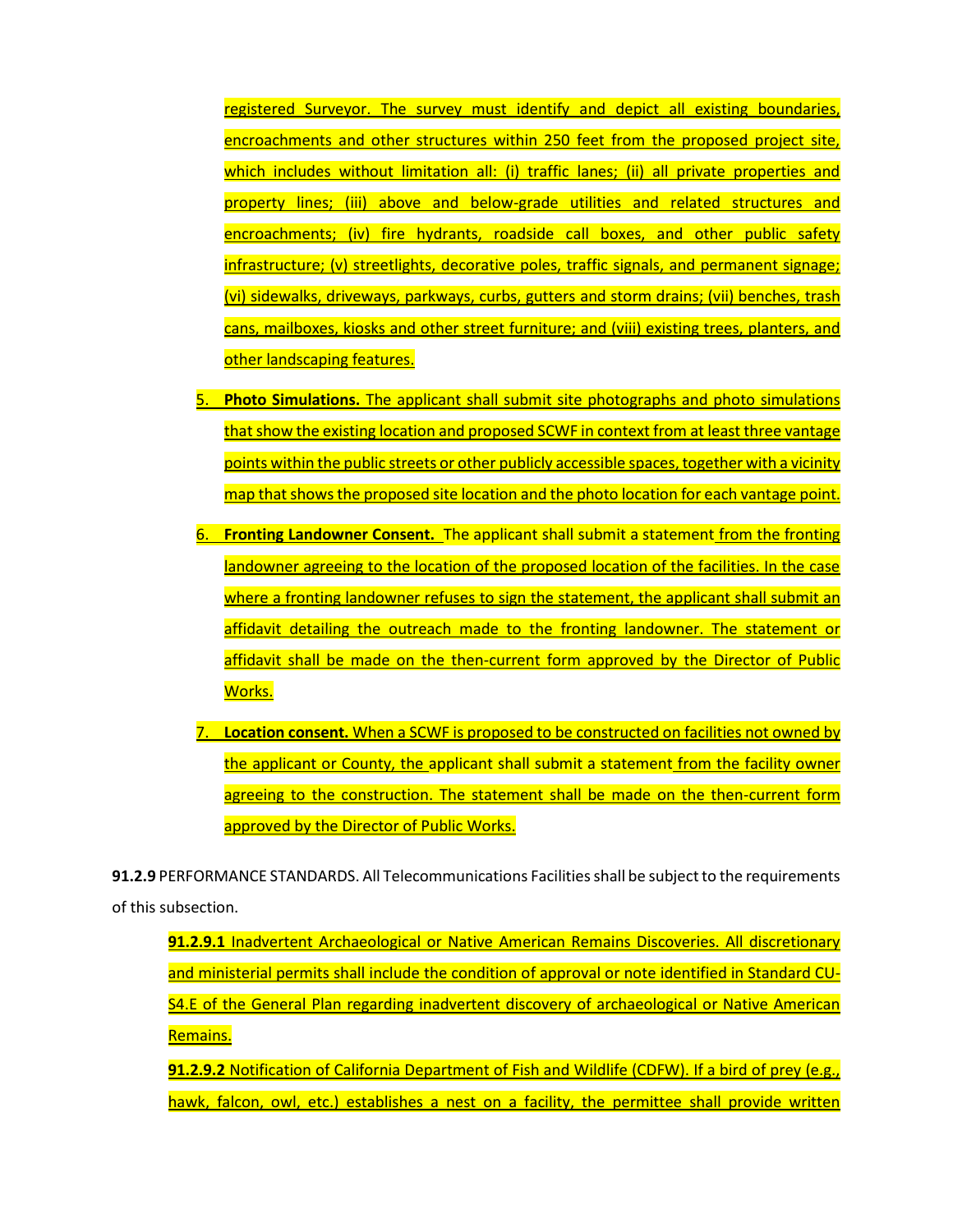notification of the nest to the Planning and Building Department and to CDFW within 10 days of nest discovery.

#### **91.2.9.3** Maintenance

**91.2.9.3.1** All landscaping shall be maintained as shown on the approved Landscape Plan. Trees and shrubs shall be maintained to screen the site. Dead and dying landscaping shall be replaced in accordance with the approved landscape plan.

**91.2.9.3.2** All Wireless Telecommunications sites shall be kept clean and free of litter.

**91.2.9.3.3** All equipment buildings shall display a legible operator's contact number for reporting maintenance problems.

**91.2.9.3.4** Maintenance vehicles servicing facilities located in the public or private right of way shall not park on the traveled way or in a manner that would obstruct traffic.

**91.2.9.4** FCC emission compliance**.** Records shall be maintained which demonstrate ongoing compliance with FCC emission regulations and guidelines. Records shall be made available timely to County staff within 3 business days of the upon request.

**91.2.9.5** Abandonment or discontinuation of use.

**91.2.9.5.1** All operators who intend to abandon or discontinue the use of any Wireless Telecommunications facility shall notify the County of such intentions no less than 60 days prior to the final day of use.

**91.2.9.5.2** Wireless Telecommunications Facilities with use discontinued shall be considered abandoned 90 days following the final day of use.

**91.2.9.5.3** All abandoned facilities shall be physically removed by the facility owner no more than 90 days following the final day of use or of determination that the facility has been abandoned, whichever occurs first.

**91.2.9.6** Revocation. Failure to comply with any condition of approval or standard in this ordinance shall constitute grounds for possible revocation of use pursuant to Sections 312-14 of the Zoning Ordinance**.** 

#### SECTION 3. DEFINITIONS

Section 313-138 is hereby amended and added to as follows (additions are shown in underline text, deletions are shown in strikethrough text):

313-138 DEFINITIONS (C)